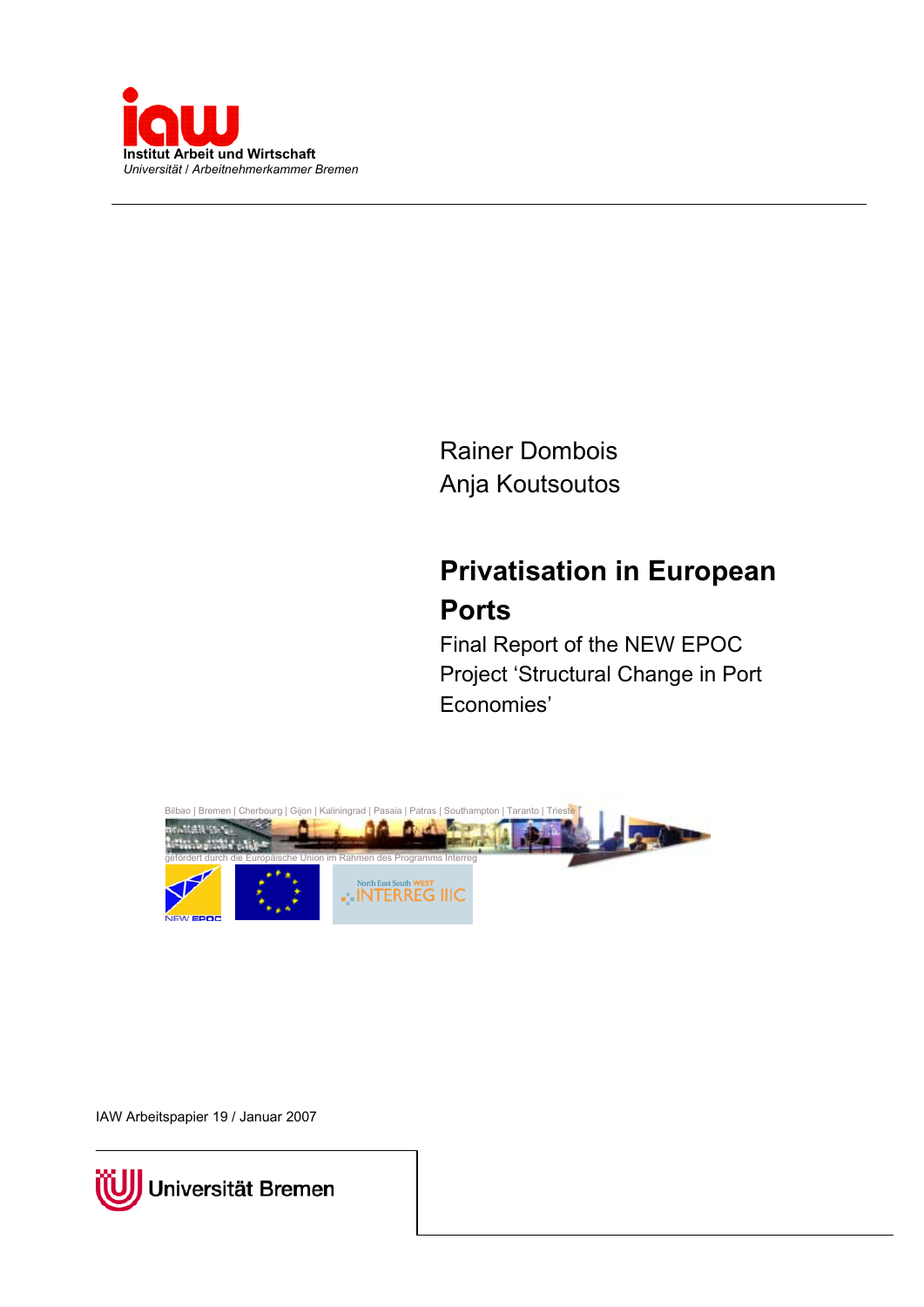### **Contents**

| 1. |                                                                                                                                                                                                                                                                                                                   |  |
|----|-------------------------------------------------------------------------------------------------------------------------------------------------------------------------------------------------------------------------------------------------------------------------------------------------------------------|--|
| 2. | The changed context and strategic challenges of port economies4<br>1.1 The emergence of shipping lines as global players<br>1.2 Global stevedores - port companies as multinational enterprises<br>1.3 Changes in vertical integration in supply chains as a challenge<br>to seaports<br>1.4 European port policy |  |
| 3. | NEW EPOC ports and their modernisation strategies10                                                                                                                                                                                                                                                               |  |
| 4  | Port models and privatisation in NEW EPOC ports12<br>4.1 Port models and forms of privatisation<br>4.2 Privatisation and decentralisation in NEW EPOC ports<br>4.3 Cases of privatisation                                                                                                                         |  |
|    | 5. New challenges from privatisation and decentralisation<br>20                                                                                                                                                                                                                                                   |  |
| 6. | Literature<br>23                                                                                                                                                                                                                                                                                                  |  |

### **List of tables**

Table 1: Top 10 liners

- Table 2: Examples of shipping lines' direct interests in European port terminals
- Table 3: Characteristics and types of NEW EPOC ports
- Table 4: Port administration model functions of port authorities
- Table 5: Combinations of public and private functions in ports
- Table 6: Reasons for or against port privatisation
- Table 7: Privatisation and decentralisation in NEW EPOC ports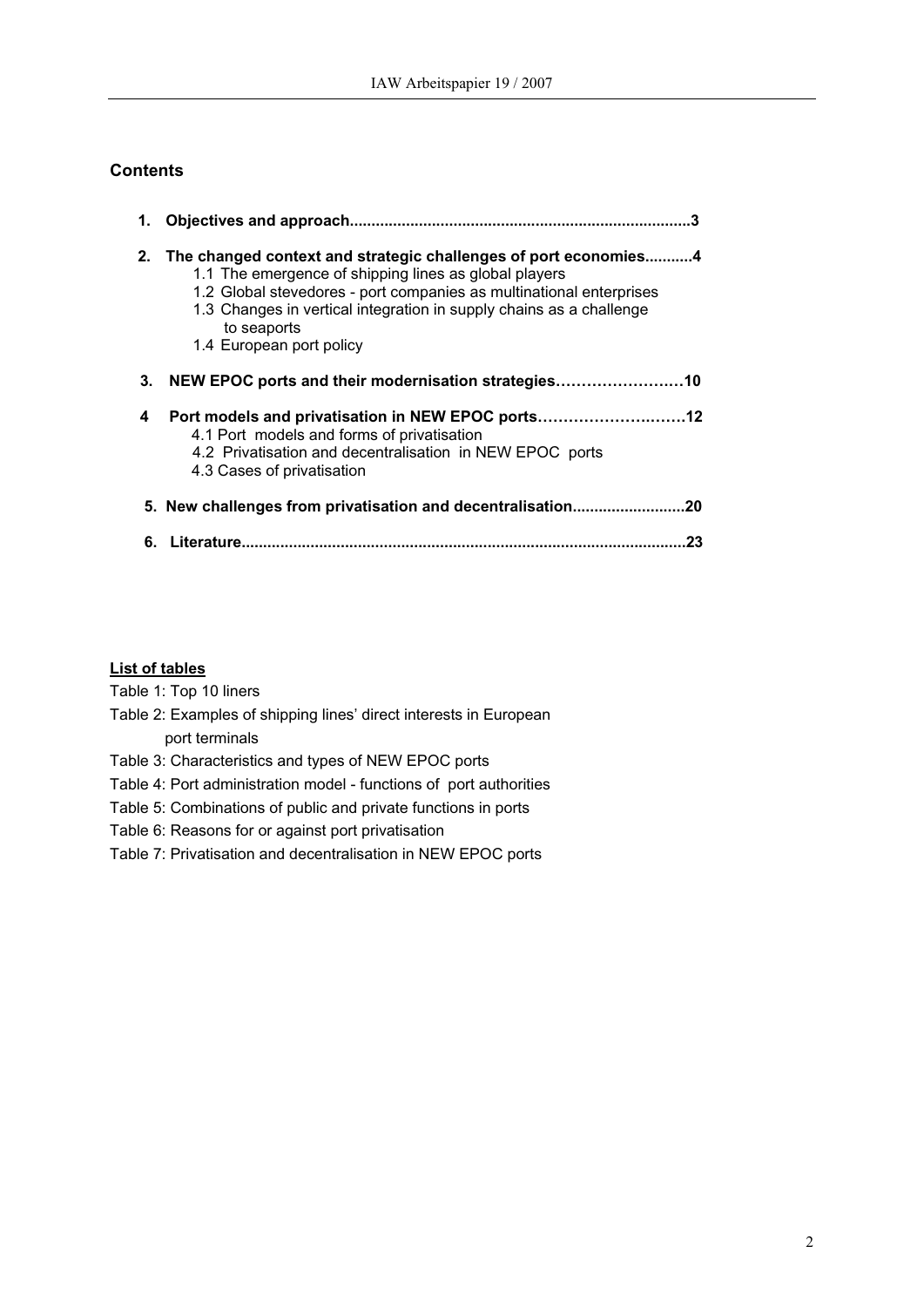### **1 . Objectives and approach**

Seaports form part of economic and logistics systems which are in a profound transformation. The global market place with its powerful players, extensive business networks and complex logistics systems have a dramatic impact on seaports. Mainly the logistics environment creates a high degree on uncertainty and leaves European port managers puzzled with the question how to respond effectively to market dynamics. Port authorities and port management teams are forced to re-assess role and to specify competencies that should lead to competitive advantage and should position the port for growth.

Seaports have to find strategic answers to different constraints: First, containerisation has not only abolished or relocated former port functions, but has also, in combination with new IT and



communication technologies, revolutionised the organisation and the power structure of the whole logistics chain and changed the position of seaports in the logistics chain. Second, European economic integration and EU policies have created a huge market and a dense transnational infrastructure and have pushed seaport competition in a common hinterland. Third, liberalisation and deregulation policies as well as public finance problems have supported privatisation and commercialisation of previously public port functions. Port cities and port companies have responded in very different ways to these pressures towards change, depending on

port ownership and management structures and specific local conditions.

In all NEW EPOC cities the ports play an important role in the local economy and labour market, in urban and regional planning, in infrastructure and ecological policies. The dynamics of the port economy are therefore a crucial factor of the urban and regional development. Operating in a globalised economy and a European political common context NEW EPOC seaports in their strategies are shaped by specific local conditions: Ports differ one from the other by traditions, institutional and administrative structures, relations with the hinterland, competitive position etc. Among the NEW EPOC ports we find universal ports with a broad range of different types of cargo handling (like Bremen and Southampton) and specialised ports (like the ferry ports of Patras and the industrial 'bulk' port of Gijón), with marked differences of economic and technical and organisational conditions. On the other hand, traditional port management structures reveal very different features, so the 'Mediterranean' ports administered and operated by centralised national state agencies and the Hanseatic Landlord ports with local public administration and traditional forms of public-private partnership. Strategic choices of ports are subject to specific conditions; different conditions require different responses and similar strategies may have different outcomes due to different conditions.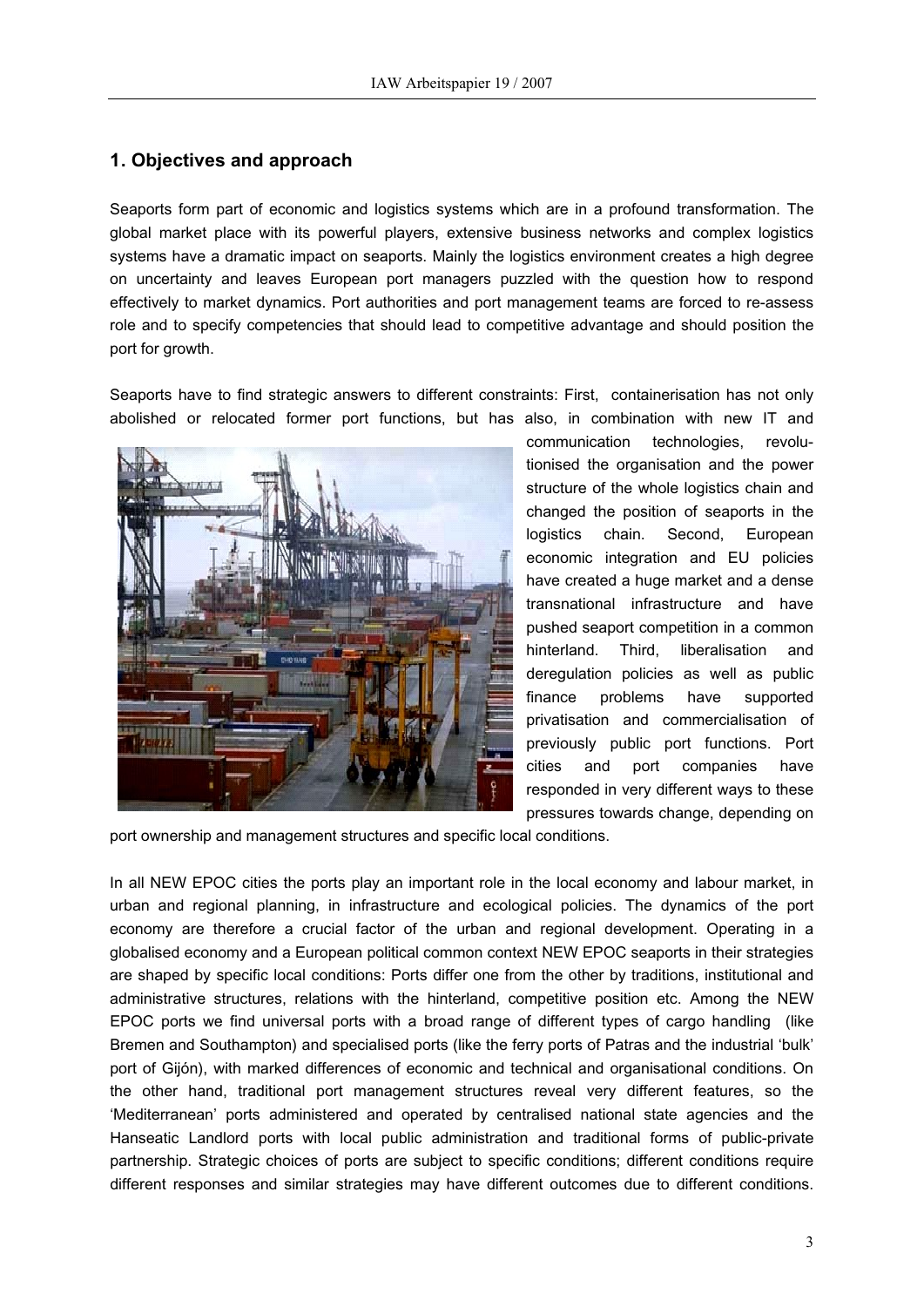Though privatisation is a common tendency, NEW EPOC ports show a considerable variety of restructuring patterns.

The NEW EPOC project on 'Structural change of port economies' focussed on the restructuring and operational strategies, in particular privatisation and decentralisation, in port economies of cities associated to the NEW EPOC project and included the ports of Bremen, Cherbourg, Gijon, Patras, Southampton, Taranto and Trieste. It brought together strategic actors in the port economies of NEW EPOC partner cities – representatives of the port authorities, major companies, city authorities and universities – aiming at an exchange and a joint evaluation of experiences and of good practices and trying to contribute to a deeper mutual understanding of the specific conditions and strategic choices in the different seaports

This study analyzes the strategic responses of ports to the changed competitive situation and constraints focussing on the patterns of privatisation and decentralisation it It identifies and compares different strategies the ports follow under their specific economic and policy conditions.

The study is based on informations collected through two questionnaires sent to each partner in summer 2004 and through the intensive contact to the project partners, supporting materials and discussions with relevant persons during the regular project meetings held in the different NEW EPOC cities.

There are three important conclusions which can be drawn from the findings of the project:

- 1. Due to the different situations of the NEW EPOC ports, it is not possible to identify 'best practices'. Nevertheless, 'good practices' – as adequate and successful responses to specific conditions – could be found, problems linked to strategies were identified and possibilities of mutual learning and a limited transfer of practices were considered.
- 2. Privatisation and decentralisation processes have opened new spaces for economic strategies but have created new problems as well - like employment and environmental problems.
- 3. Privatisation and decentralisation are not successful strategies by themselves. As more actors with different interests are involved in policy making in a direct or indirect way new and more intensive forms of co-ordination and communication are necessary, and missing co-operation in the newly established , governance systems' pose serious problems.

### **2. The changed context and strategic challenges of port economies**

Globalisation and containerisation in the last decades have changed the position of sea ports in the logistics chain as well as the internal organisation of ports. World trade has seen an unprecedented growth and so has overseas transport, with the ports as nodal points of intermodal transport routes. The situation of ports has changed dramatically: First, competition of ports has increased dramatically due to containerisation and the modernisation of the European infrastructure. Traditional port functions have been transferred to the hinterland and logistics chains as well as the position of the individual port in them have become more flexible or volatile.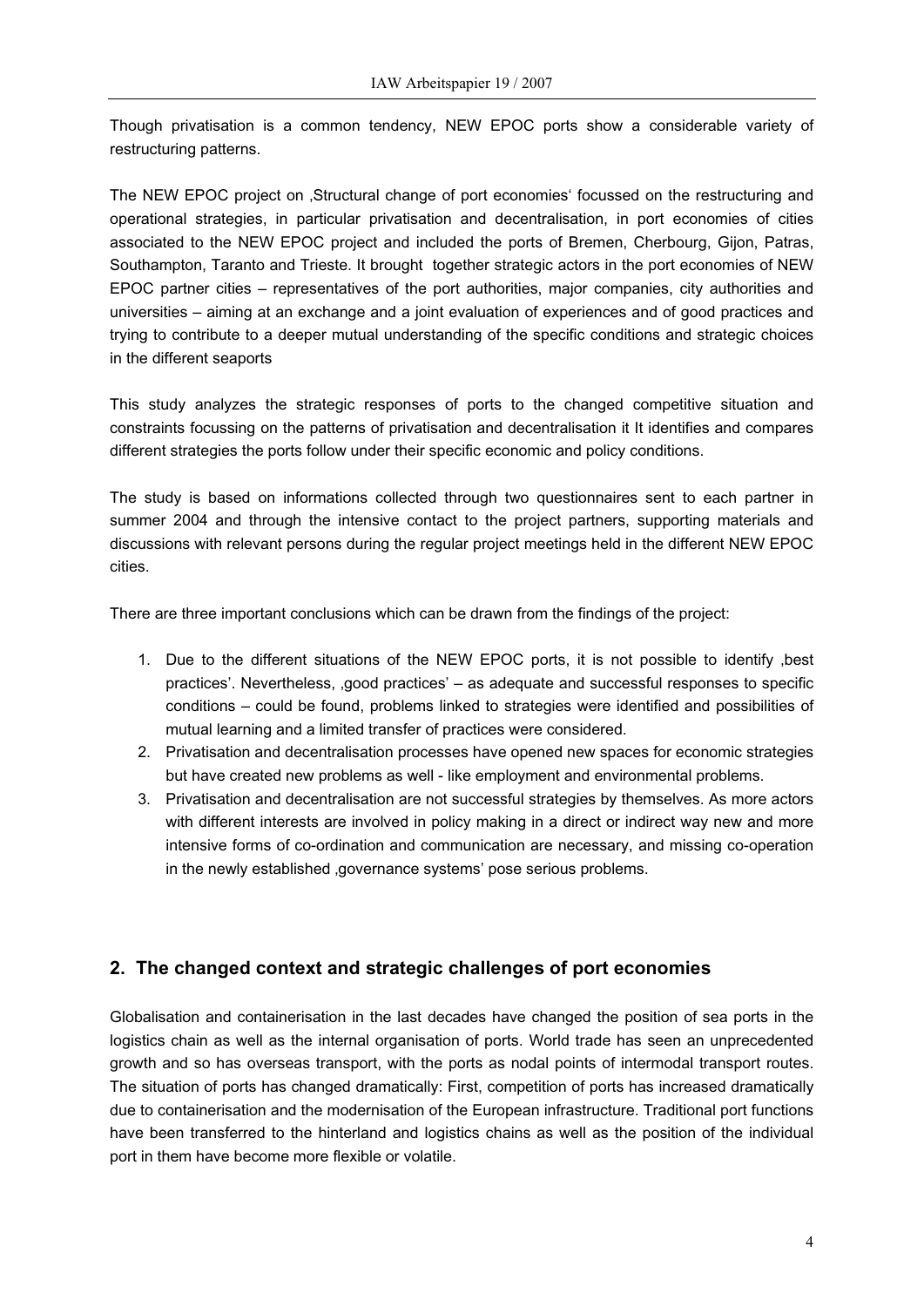Historically grown relationships between ports and shipping lines have eroded and ports have become exchangeable and are exposed to a fierce competition by the large intermodal carriers (Notteboom/ Winkelmans 2005, 42). Second, containerisation was accompanied by a technological transformation of ports, and – along with growing ship sizes – by an ever increasing insatiable need for investment in infrastructure, suprastructure and logistic facilities. Productivity increased due to mechanisation and automation of mass cargo handling as well as to the deployment of modern information- and communication technologies and led to the de-coupling of cargo handling and employment development and to a qualitative restructuring of jobs. Also the classic division of labour between good handling and storage versus freight forwarder, stevedore company and tally company is disappearing more and more.

As a consequence of these processes, ports in the last two decades have passed through profound strategic reorientation and reorganization. They have improved competitiveness by technological and



organizational modernisation; they have tried to establish stable ties with hinterland clients and shipping lines and to stabilize their position in the logistics chain by diversification, deepened vertical integration along the supply- and logistics chains or by joint ventures with shipping companies. They have formed strategic alliances with other ports or even have internationalized investments and operations becoming global players themselves (Mester 2005).

Privatisation and decentralisation

were basic conditions of such strategies opening new market and and finance opportunities.

In the following chapter we will analyze some major constraints of ports in a changed competitive environment - the role of shipping lines and port competition strategies, European markets and EU policies.

### **2.1 The emergence of Shipping lines as global players**

The position of ports in the maritime transport market has considerably changed due to the concentration in the shipping industry, in particular the container liner shipping industry. Container Carriers, under the double pressure of high and (together with ship size) rising capital investments and decreasing freight rates, went through a rapid process of horizontal integration in three forms: by trade agreements such as liner conferences, by operating agreements (like consortia) or Mergers and Acquisitions (Notteboom/ Winkelmans 2005, 30; Slack/ Comtois/ Mc Calla 2002))

Examples of transnational shipping companies' mergers are that of the British P&O with the Dutch Nedlloyd in 1997 or the merger of Maersk and Sealand in 1999. Nowadays global players they dominate the market (see table 1):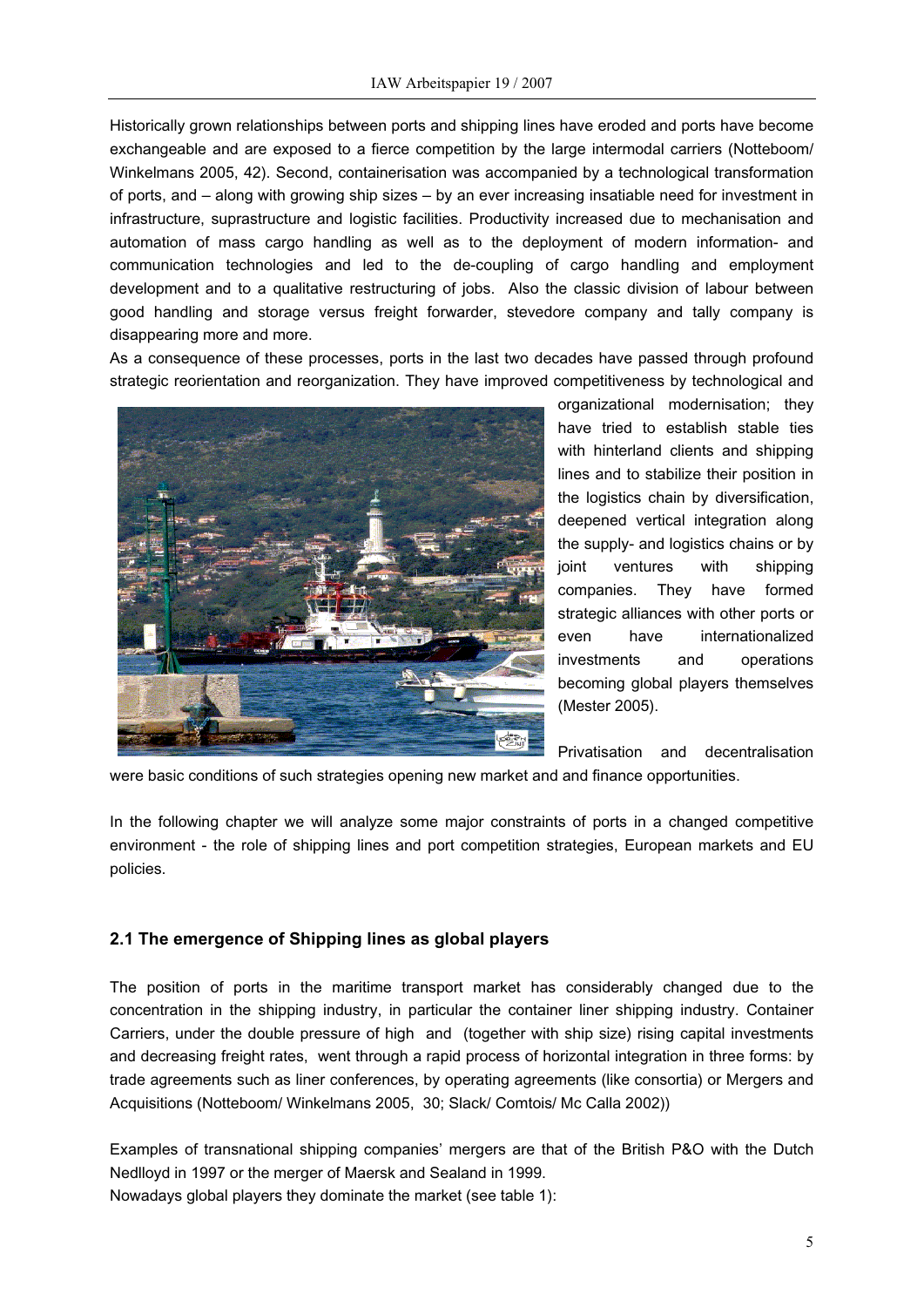| Liner                  | <b>Country</b>    | <b>Number</b><br>of Ships | <b>Capacity</b><br>in TEU | Share of<br>world<br>capacity |
|------------------------|-------------------|---------------------------|---------------------------|-------------------------------|
| Maersk/Sealand Denmark |                   | 305                       | 848,611                   | 9,40%                         |
| <b>MSC</b>             | Switzerland       | 250                       | 649,403                   | 7,20%                         |
| P&O Nedlloyd           | UK/Netherlands    | 144                       | 412,519                   | 4,50%                         |
| <b>CMA CGM</b>         | France            | 124                       | 353,678                   | 3,90%                         |
| Evergreen              | Taiwan            | 124                       | 344,285                   | 3,80%                         |
| <b>APL</b>             | Singapore         | 96                        | 307,094                   | 3,40%                         |
| Cosco                  | China             | 110                       | 274,465                   | 3,00%                         |
| Hanjin                 | Republic of Korea | 68                        | 271,644                   | 3,00%                         |
| <b>CSCL</b>            | China             | 103                       | 247,812                   | 2,70%                         |
| <b>NYK</b>             | Japan             | 74                        | 243,339                   | 2,70%                         |
| <b>Sum</b>             |                   | 1,398                     | 3,952,850                 | 43,60%                        |
| <b>World Fleet</b>     |                   | 7,594                     | 9,070,065                 | 100%                          |

|  |  | Table 1: Top 10 liners, January 2005 |  |  |
|--|--|--------------------------------------|--|--|
|--|--|--------------------------------------|--|--|

Source: Internationales Verkehrswesen (57) 12/2005, page 553: Cooperation

Through this concentration endeavours the market share of the 20 biggest shipping companies increased from 37 % in 1988 to almost 53 % in 1998 (ISL 2000,pp 53)

Concentration strategies are not only limited to mergers and acquisitions. Consortia represent operational, technical or commercial agreements between different sea carriers to pool all or some of their activities on particular trade routes. Alliances are based on agreements between carriers to cooperate on a global basis. They provide their members with easy access to more loops or services with relative low cost implications and allow them to share terminals, to co-operate in many areas at sea and ashore, thereby saving costs. In general they achieve a more efficient utilisation of capacities and a minimisation of risks through the spread of accident and investment risks to more partners (Notteboom 2004, 92). Liner conferences meet regularly in common conferences in order to discuss cargo rates and shipping quotas for trading routes. Liners enjoy here a special status because of the cartel-like structure of such agreements throughout  $Europe<sup>1</sup>$  $Europe<sup>1</sup>$  $Europe<sup>1</sup>$ 

The combination of other carriers' operations leads to the control of all stages of the transport chain to remain competitive. The big container companies and their consortia and alliances exert a strong competitive pressure on ports which are serving a common hinterland.

#### **Dedicated berths and joint ventures – glocalisation strategies of shipping companies**

Shipping companies may take advantage of the locational competition of the ports in flexible transport chains by demanding lower tariffs. But they may be interested in establishing and controlling stable and foreseeable transport flows and cut costs by arrangements with and within ports. As inland transport costs anmount to 40- 80% of overall transport costs, inland logistics have become a strategic area of cost cutting. For this reason big Container companies deepen their vertical integration in the logistics chain by 'glocalisation': by operating dedicated terminals or inland traffic services or establish

<span id="page-5-0"></span> 1 This phenomenon is explained by the assumption that the liner shipping industry, in contrast to other industries, operates under unique conditions of 'inherent instability' (Czerny/ Mitusch 2005, 553). Examples of alliances are: the Grand Alliance with Hapag-Lloyd, P&O Nedlloyd, MISC, NYK and OOCL, the United Alliance with Hanjin, DSR Senator and Cho Yang or the New World Alliances with Hyundai, APL and MOL.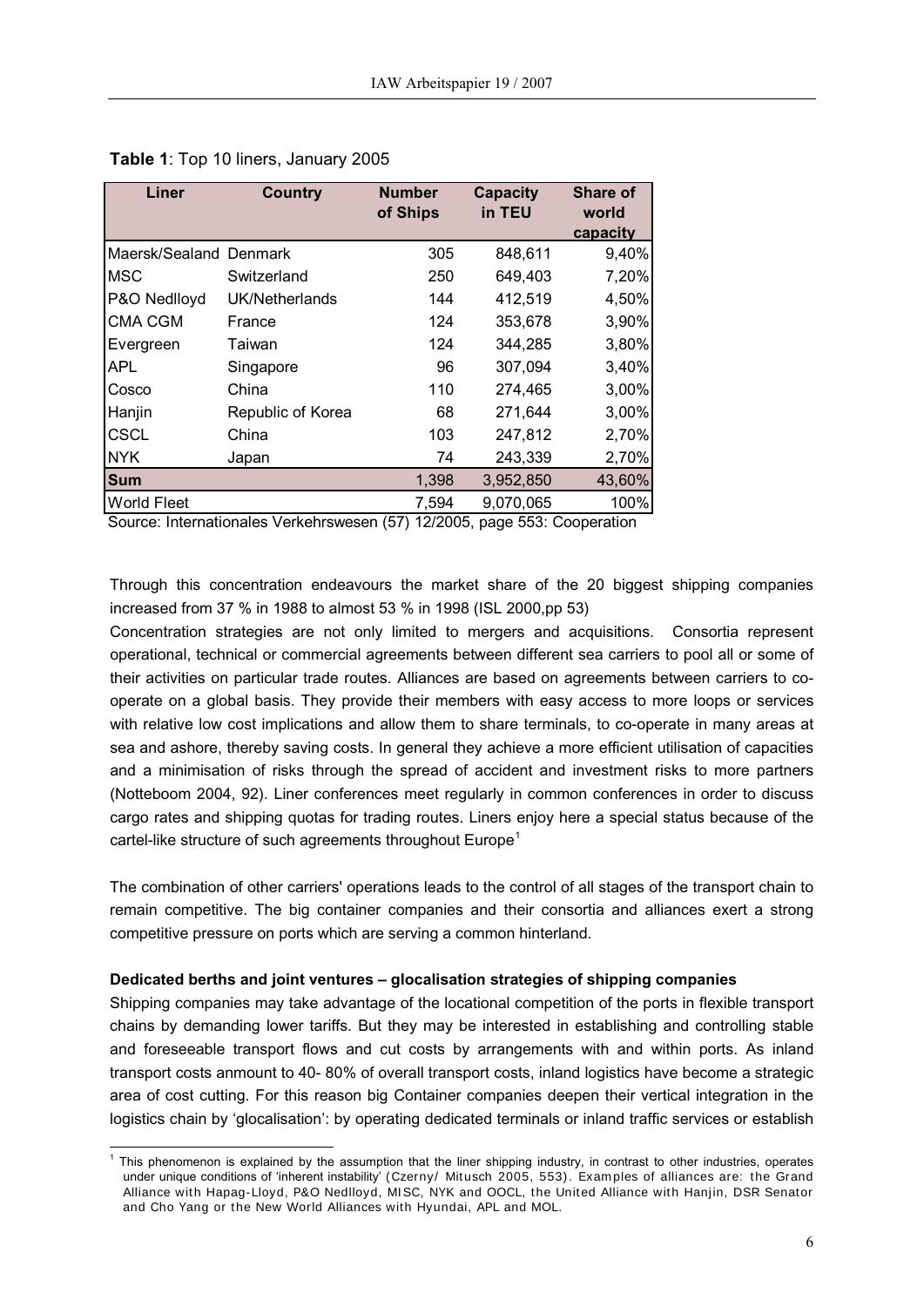Joint Ventures with local ports (Notteboom/ Wilkemans 2005, 31; Notteboom/Rodrigue 2005, 302; Midor/Musso/Parola 2005). They may meet with the ports' interests to bind global and apparently 'footloose' global players though they may be forced to admit internal competitors.

An example of the 'glocalisation' strategy of big CT carriers is the Joint Venture between the port company Eurogate in Bremen and the Mediterranean Shipping Company (number 2 in the world). MSC can use from October 2005 on for a period of 20 years their own good handling terminal facilities in the port of Bremerhaven (MSC Gate). A similar partnership has been agreed with the same terminal operator Eurogate and the shipping company Maersk Sealand for the usage of the North Sea Terminal (NTB) in Bremerhaven.

Table 2 shows examples for co-operation agreements of shipping companies and terminal operators.

| <b>Shipping line</b>                          | <b>Terminals</b>                                                                                                                                                                                     | <b>Status</b>                                                                                              |
|-----------------------------------------------|------------------------------------------------------------------------------------------------------------------------------------------------------------------------------------------------------|------------------------------------------------------------------------------------------------------------|
| <b>Maersk Sealand</b>                         | APM terminals Rotterdam (100%)<br>North Sea terminal Bremerhaven (50%)<br>Medcenter - Gioia tauro (10%)<br>Muelle Juan Carlos I - Algeciras (100%)<br>Aarhus (100%)<br>APM Constanza terminal (100%) | in operation since 2002<br>in operation<br>in operation<br>in operation<br>in operation<br>in operation    |
| <b>Mediteranian Shipping</b><br>Company - MSC | Dedicated Terminal Antwerp (joint venture<br>with HesseNoordNatie)<br>Le Havre (joint venture with Terminaux De<br>Normandie)<br>Dedicated terminal Bremerhaven                                      | operational since 2003<br>upgrading in 2004-2005<br>under development<br>operational since October<br>2004 |
| Hapag-Llloyd                                  | Altenwerder terminal - Hamburg (minority<br>stake of 25.1 %)                                                                                                                                         | in operation since 2002                                                                                    |
| <b>CP Ships</b>                               | Traffic concentration at P&O Ports terminal in<br>Antwerp's Deurganck dock (west side)                                                                                                               | under construction                                                                                         |

**Table 2**: Examples for shipping liness direct interests in European port terminals

Source: Notteboom/ Wiilkemans 2005, 36

### **2.2 Global stevedores - port companies as multinational enterprises**

Privatisation opened the door for global stevedores. Confronted with 'fewer shipping lines demanding more for less' (Notteboom/ Wintermans 2005, 36) some terminal operators have globalised their activities and converted themselves in Multinational Enterprises (MNE) thus adding competitive pressures on local ports. Transnationalisation is a strategy to reduce dependence from the large CT carriers. Global stevedores can take advantage from economies of scale as well as from their transnational expertise and learning; in addition they can spread risks by diversifying the portfolio (Baird 2000, Notteboom 2002 pp. 36).

The Port of Singapore Authority is a pioneer in transnationalisation: After having developed exceptional competence in the home port and setting the international benchmark for terminal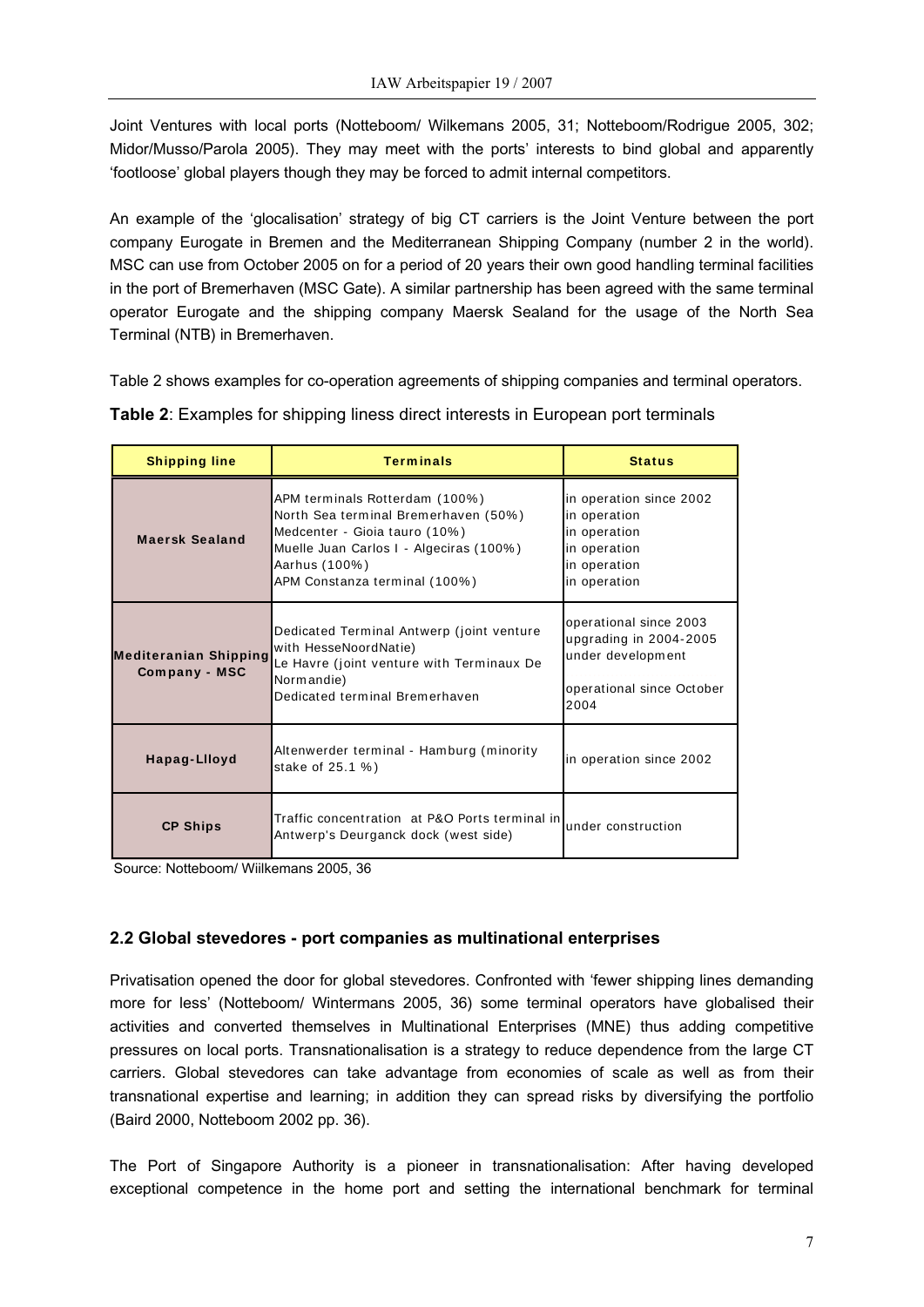operators PSA became as Global Stevedore by Mergers and Acquisitions and the construction of new 'Greenfield' ports (Notteboom/Wintermans 37). PSA made its first foreign container terminal investment in 1996, acquiring a share in Dalian Container terminal, in northern China. Later on PSA acquired terminals in Genova and Venice and in Asian countries, particular expanding its network in China. The company entered the European northern range in 2002 with the acquisition of the main Belgian stevedore Hesse Noord Natie (Midor/ Musso/Parola 2005, pp. 89)

A European MNE is Eurogate, a merger of the Hamburg Eurokai group with the container division of the Bremen BLG Logistic group. A share of 51 % of the BLG is hold by the Free Hanseatic city of Bremen. The compound of Eurokai and BLG to Eurogate can now offer its services from Hamburg as well as from the Bremerhaven terminal. Eurogate operates today a network of 9 affiliate terminals together with Contship Italia in Germany, Italy (La Spezia, Cagliari, Gioia Tauro etc.) Portugal (Lissabon). Additionally Eurogate has management contracts for cooperations with the container terminals in Klaipeda (Lithuania) and Sepetiba (South of Rio). The company offers today an international container terminal – and transport network and offers holistic logistic services from doorto-door. This includes the good handling, sea transport with feeder ships and an own organisation of the Hinterland traffic.

The most important multinational terminal operating companies and their European affiliates are

- *Hutchison port Holding -Hongkong* China (Felixstowe (UK), Thamesport (UK), Harwich (UK), ECT Rotterdam (NL)),
- *PSA Corp Singapore* (Voltri-Genoa (Italy, Sines (Portugal), VECON-Venice (Italy), HesseNoordNatie-Antwerp/Zeebrugge (Belgium))
- *APM Terminals- Denmark* (Bremerhaven (Germany), Rotterdam (NL), Algeciras (Spain), Gioia Tauro (Italy)),
- *P&O ports UK* (Antwerp (Belgium), Marseille/Le Havre (France), joint venture CMA, CGM), Southampton (UK), Tilbury (UK)). P&O port and ferries group intends to agree to an take over bid from Dubai Ports World (DP World), which is owned by the Dubai government or PSA International in Singapore in February 2006 (Mester 2005)
- *Eurogate Germany* (Eurokai Hamburg (Germany), BLG-Bremen (Gemany), La Spezia (Italy), CICT-Cagliary (Italy), Gioia Tauro (Italy), Liscont-Lisbon (Portugal), Livorno (Italy), Salerno (Italy)

The top six leading operators handled nearly 70% of the total European container throughput in 2002 compared to 53% in 1998, illustrating the mature and consolidated nature of this market.

These figures are expected to rise as consolidation still continues and as the big players plan new massive terminals: PSA in Flushing, Antwerp and Sines, P&O Ports along the Thames (London Gateway project), Eurogate in Wilhelmshaven and HPH at Bathside Bay.<sup>[2](#page-7-0)</sup>

While it served for counterbalancing the power of the big carriers, transnationalisation of the terminal industry has increased competition and concentration between and within seaports. Smaller terminal operators can not compete with the giants and try to operate in niche markets like in the short sea and transshipment market.

 $\overline{\phantom{a}}$ 

<span id="page-7-0"></span><sup>2</sup> The process of transnationalisation has advanced in a way that also the European Commission undertakes investigations in order to control the abuse of oligopolistic market powers. This has already affected the existence of Hutchison port holdings (HPH) which holds shares on three important European seaports (Rotterdam, Felixstowe, Thamesport) and is discussed if it is anti-competitive or not. The European Commission will carefully scrutinise future strategies of such companies by the regulatory authorities.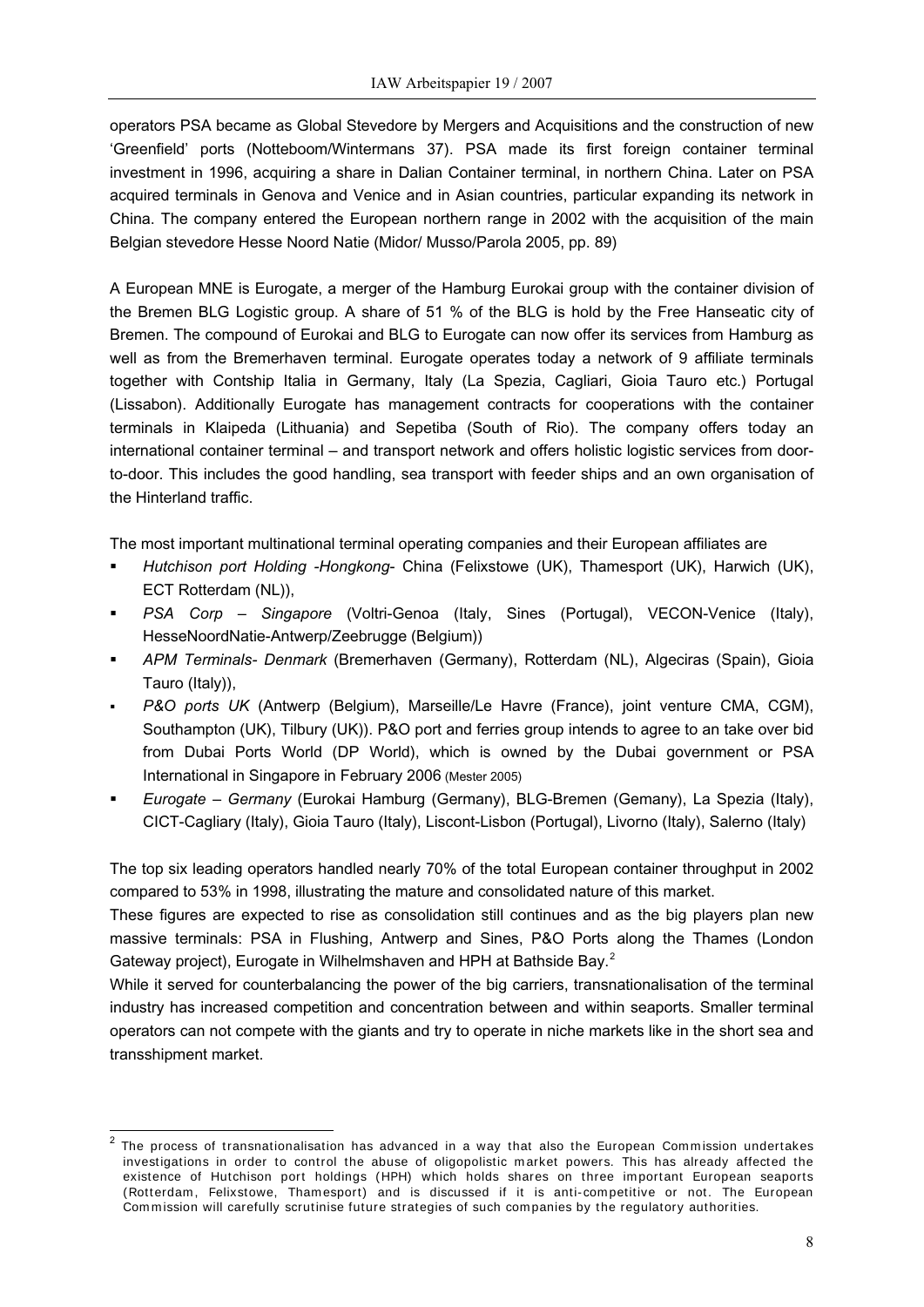### **2.3 Changes in vertical integration in supply chains as a challenge to seaports**

As manufacturing firms are looking for global logistics packages carriers as well as big logistics firms have increased vertical integration along the supply chain by providing new services. Thus the traditional division of functions within the supply and logistics chains has changed (Notteboom/Winkelmans 2005, 42). Carriers that have traditionally be concerned only with the transportation of goods from point to point are now seeking logistics businesses in the area of just-intime delivery, chain integration and logistics information system management (Notteboom 2002, pp. 92). It is the whole logistics chain – the network costs and reliability - that determines competitiveness and so European ports are increasingly not competing as individual places but within transport or supply chains. Competitiveness of seaports depends on their integration in business relations of supply chains, and so the position of seaports does not only depend on their own strategies but on those of the organizers of the whole logistics chain – manufacturing firms, freight forwarders and Container Carriers (Notteboom/ Winkelsmans 2005, 42).

The leading terminal operating companies have developed different strategies in order to stabilize their position in the supply and logistics chains by providing services like warehousing, distribution and lowend value-added services (for example customising products for the local markets) and by cooperation with big Container companies. German terminal operators, for example, are directly involved in inter-modal rail transport. Some terminal operators have set up road haulage companies or operate own feeder services. Finally, many terminal operators have integrated inland terminals in their logistics networks. These inland terminals in many cases serve as extended gates for deep-sea terminals (Notteboom/ Winkelmans 2005, 19).

### **2.4 European port policy**

European Union policies have had a deep impact on port economy,starting with a common transport policy after the Rome Treaties. Seaport competition was enhanced by the establishment and dynamics of the Single European Market in 1992 and, in particular, by the TEN-T (Trans-European Transport Network) that aimed at a more effective use of the transport networks by connecting national networks within the EU and enlarged common hinterlands of European ports (Naski 2004)



Specific seaport issues were adressed by the Green Papers from 1997 and 2006. and by various initiatives, like the European Commission's 'Vademecum on Community Rules on State Aid and the Financing of the Construction of Seaport Infrastructure', the European Commission's initiatives on enhancing port security and the 2001 inclusion of seaports and the revision of guidelines on TENs, including the new concept "Motorways of the Sea". Furthermore, specific European legal instruments govern certain port activities to enhance maritime safety and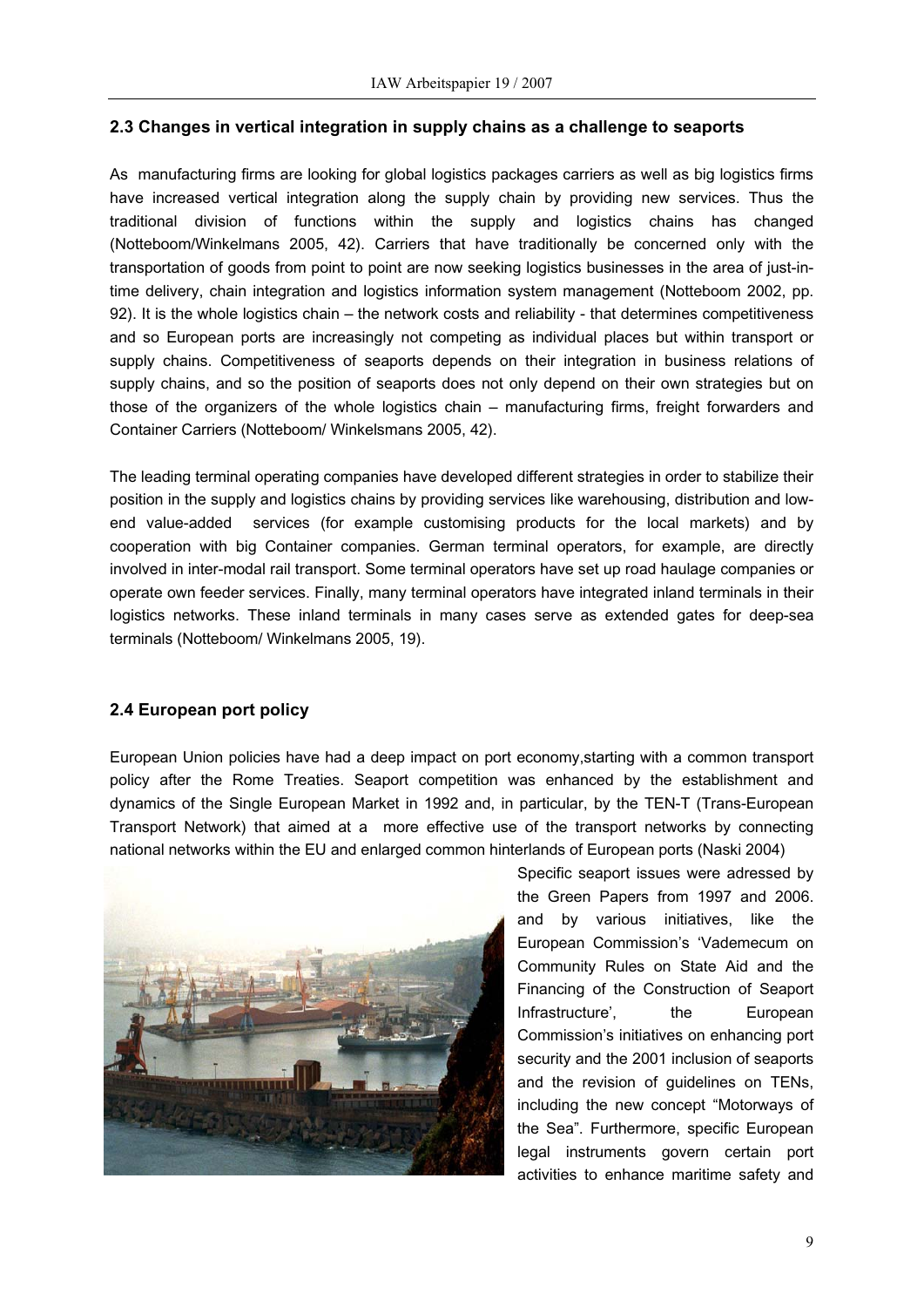prevention of pollution, such as the collection of ship's waste, the monitoring of maritime traffic and the accommodation of ships in distress (ESPO 2003).

Highly controversial were the initiatives of the European Commission to define a general framework for port economies by directives. The so called 'Port Package' I included proposals on the integration of sea ports in the Trans-European Transport Network (TEN-T), on the liberalisation of access to the market of port services and on public financing of sea ports and port infrastructures. After the draft directive was not approved by the European Parliament in November 2003 the Commission made another attempt by launching 'Port Package II' that aimed strengthening competition and supporting deregulation and privatisation (EU Commission 2004; Verhoeven 2005) Most controversial issues concerned

- A mandatory authorisation system for service providers enabling more providers to offer their services in one port,
- limited maximum duration of concessions (8, 12 or 30 years) and a wider scope for selfhandling,
- The right of port operators to employ independent contractors and of shipping lines to take charge of stevedoring work on ships.

Port package II, too, was rejected by the European Parliament in early 2006. The massive protests of European trade unions as well as the resistance by many ports and ports associations to liberalisation of market access do not only reflect vested interests of actors in the ports economies; they are based on the diversity of institutional structures and traditions of ports.

### **3. NEW EPOC Ports and their modernisation strategies**

The NEW EPOC ports included in our study – Bremen, Cherbourg, Gijón, Patras, Southampton, Taranto and Trieste - form quite a heterogeneous sample. They are not only embedded in very different national institutional, political and economical contexts, but are distinguished by specific local traditions and characteristics, too, that are shaping their strategic space and choices.

Apart from the administrative and institutional structure the following conditions seem to be relevant context conditions:

- *Volume and composition of cargo* are highly significant indicators of the *specialisation* of a port, its technical and operational structure and the value added by its operations. Thus we can distinguish universal ports (with high volumes of general, nowadays: containerized cargo, and a broad scope of different types of cargo handled) and more specialised ports (with a high specialisation on specific cargos like ferry ports or bulk ports)
- Embeddedness in the local and regional economy and the rang*e of the hinterland* are indicators of the competitive situation of a port. Thus we can distinguish ports with a small – local or regional – hinterland (e.g. those serving the local industry) and ports which share a broad hinterland with their competitors.

NEW EPOC ports that took part at the project represent very different types (cf. Table 3)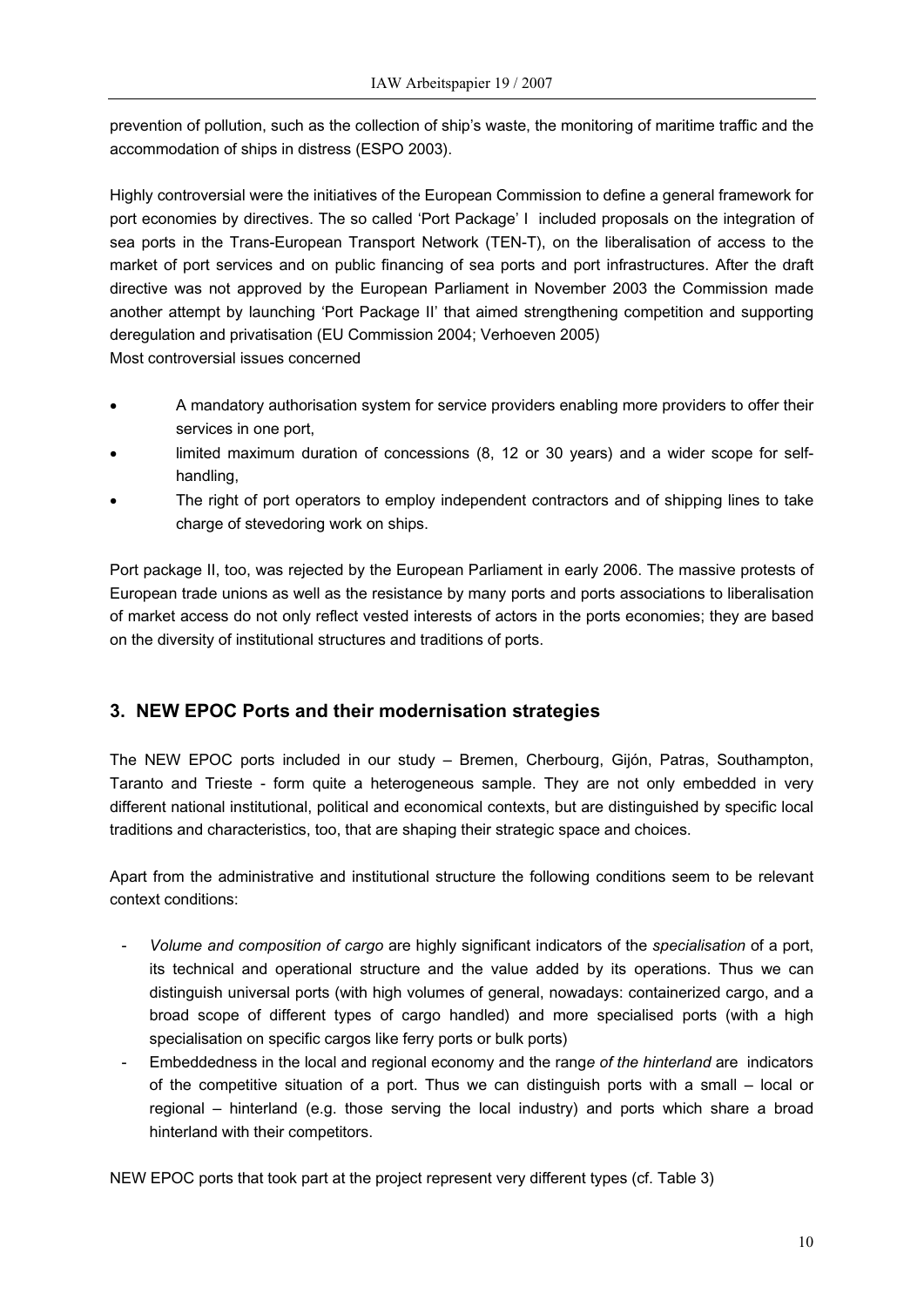- **Bremen and Southampton are universal ports with a wide range of services and types of cargo** handling and with large and competed hinterlands; both have important Container terminals.
- Gijón, Taranto and Trieste are by their tradition regional ports which offer specialised services for the regional industries. However, Trieste and Taranto have diversified their services and at the same time expanded their hinterlands – Trieste through RoRo and Cruise lines, Taranto by the construction and operation of a Container Terminal.

Cherbourg and Patras are specialised ferry ports with national hinterlands.

|                  | Volume /Compos. (2004)     | <b>Specialisation</b> | <b>Hinterland range</b>    | <b>Type</b>            |
|------------------|----------------------------|-----------------------|----------------------------|------------------------|
| <b>Bremen</b>    | 49 Mio t                   | Universal             | European Hinterland        | <b>Universal Port</b>  |
|                  | (80 % General Cargo - 3,19 | (Container, Cars,     | (Hamburg-Le Havre          | with European          |
|                  | Mio TEU)                   | <b>Bulk</b>           | competitive range)         | hinterland             |
| Southampton      | 38 Mio t                   | (Bulk<br>Universal    | <b>National Hinterland</b> | <b>Universal Port</b>  |
|                  | (70% Bulk;                 | Container, Cars,      | (South-East England        | with national          |
|                  | 9,7 Mio t General Cargo -  | Passengers)           | competitive range)         | hinterland             |
|                  | 1,28 Mio TEU)              |                       |                            |                        |
|                  | 2,9 Mio Passengers         |                       |                            |                        |
| Gijón            | 20 Mio t                   | Highly                | Regional Hinterland        | <b>Regional</b>        |
|                  | (95% Bulk)                 | specialised           | (Local industry)           | <b>Industrial Port</b> |
|                  |                            | (Bulk)                |                            |                        |
| <b>Taranto</b>   | 38 Mio t                   | Specialised           | Regional Hinterland        | <b>Regional</b>        |
|                  | (60% Bulk; 13,8 Mio t      | (Bulk;<br>recently:   | (Local Industry)           | <b>Industrial Port</b> |
|                  | General Cargo - 0,66 TEU)  | Container)            |                            |                        |
| <b>Trieste</b>   | 43 Mio t                   | Universal<br>(Bulk,   | Regional (International)   | <b>Regional</b>        |
|                  | (80 % Bulk;                | RoRo.<br>Cruise       | Hinterland                 | <b>Universal Port</b>  |
|                  | 7,5 Mio t General Cargo -  | lines)                |                            |                        |
|                  | 0,17 TEU); 310 000 Pass.   |                       |                            |                        |
| <b>Patras</b>    | 1,3 Mio Pass. 450 000 Cars | Highly                | National Hinterland        | <b>Ferry Port</b>      |
|                  | and Trucks                 | specialised           | (only competitor:          |                        |
|                  | 4 Mio t Cargo -0,3 TEU)    | (Ferries)             | Piraeus)                   |                        |
| <b>Cherbourg</b> | 1, 4 Mio Pass., 520 000    | <b>Highly</b>         | <b>National Hinterland</b> | <b>Ferry Port</b>      |
|                  | Cars/Trucks                | specialised           |                            |                        |
|                  | 4,2 Mio T Cargo            | (Ferries)             |                            |                        |

### **Table 3:** Characteristics and types of NEW EPOC ports

It is clear that different traditions in specialisation and competitive situation shape options of ports' strategies.

Highly specialised ports will try to maintain or to improve competitive edges in their special service area by extension of dedicated port areas and new facilities (the cases of Cherbourg, Patras and Gijón). For them it might be difficult to extend the scope of services and to establish new lines of specialisation in areas where they have no previous experience, high investments are required and competition is fierce. In particular, regional industrial ports like Gijón and Taranto have only a very limtited startegic space because they are highly dependent from the strategies of the major local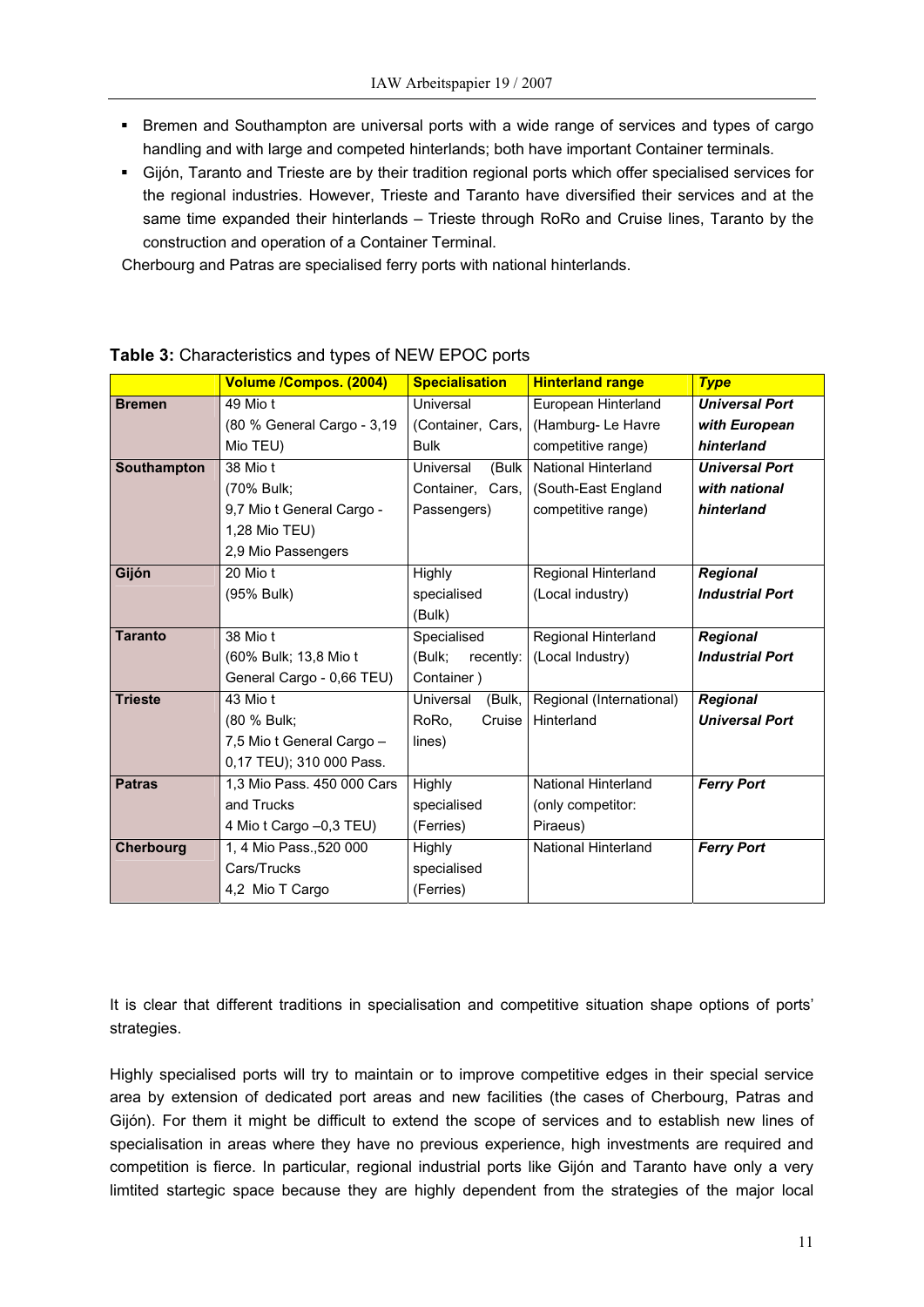industrial companies. Nevertheless, some specialised ports have succeeded to enter into new areas. Though lacking an attractive hinterland, Taranto could take advantage of its proximity to the major Mediterranean shipping routes and establish a hub terminal for transhipment (Notteboom/ Rodrigue 2005, 299). By constructing a Container Terminal for the company Evergreen it has lost its character of an industrial port only serving the regional industry. Trieste has succeeded in expanding its Ro-Ro and Cruise line operations.

Universal ports with a competed hinterland (like Bremen and Southampton) stabilise their position in the flexible logistic chains in particular through investments and additional services in the Container areas. They have different options: 1. They try to attract new shipping companies and to establish permanent ties with them by constructing and operating *dedicated berths or Joint Ventures* with Global Players among Container companies. Thus, Bremen has continuously extended the Container facilities and by Joint Ventures attracted several principal CT- Alliances. 2. They deepen their *vertical integration* offering additional services to inland clients in order to fix relations in supply chains. Bremen, for example offers distributional and storage services in dedicated centres for big commercial companies and even production services for industrial clients like big carmakers. A third strategic option is to open *new lines of specialisation*. Thus, car handling has become a new and expanding special activity which has a big importance for Bremen and Southampton has increased Cruise Line operations.

In sum, port strategies have followed specific paths which were established in their past and limit strategic choices. However, in the NEW EPOC ports in the last 15 years we observe new strategies which may indicate a change in the direction of development paths. Privatisation was a crucial condition of many of these new strategies.

### **4. Port Models and Privatisation in NEW EPOC Ports**

The emergence of global players – global shipping companies and multinational terminal operators and logistics server providers, vertically integrated, flexible logistics chains and European policies – these are important constraints port economies have to respond to.

Privatisation of port functions has been a precondition for some of the changes as well as a strategic response to the changed economic context: Global shipping companies or global stevedores could enter into local port economies as terminal operators only after taking advantage of privatisation, on the one hand; together with the transformations in the supply and logistics chains they put pressure towards privatisation of port functions.

During the last two decades many countries have implemented port reforms in order to open new commercial spaces, to improve efficiency, and/ or to reduce the financial and administrative responsibility of the public bodies. Within this process it comes to a competence shift between public port institutions, cargo handling companies and terminal operators.

### **4.1 Port models and forms of privatisation**

There are four basic functions of port administration that in the context of privatisation can be passed from public entities to private companies: *Regulatory* functions include law enforcement, traffic management, conservancy and pilotage. Parts of the *ownership* function are the construction and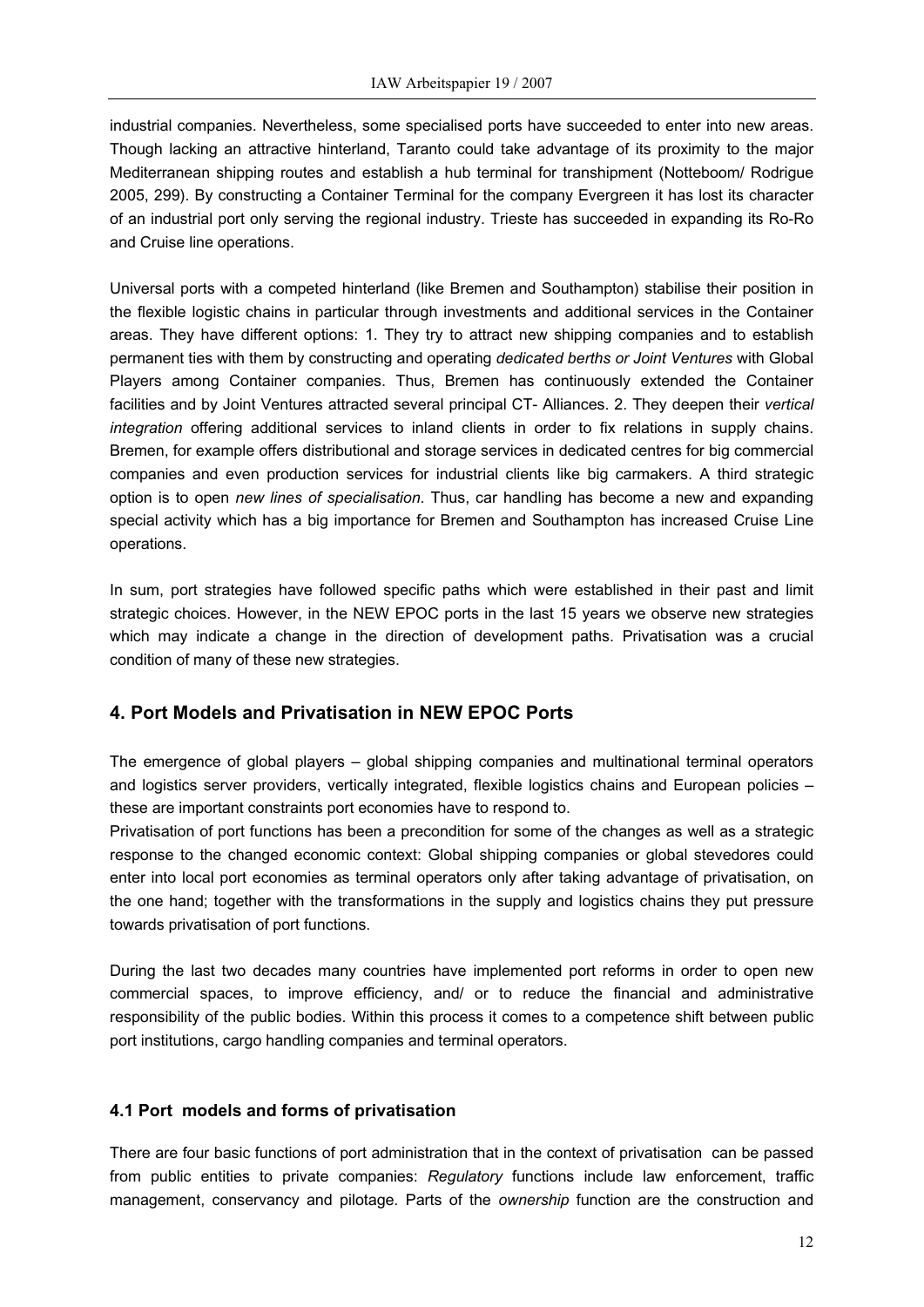management of the infrastructure (quays, berths, locks); the *suprastructure* function refers to ownership and management of equipment and facilities; *Operation* includes cargo handling, warehousing (comp. Baird 2000).

|                      | Regulator | Ownership/<br>infrastructure | Suprastructure           | <b>Operation</b> |
|----------------------|-----------|------------------------------|--------------------------|------------------|
| Service Port         |           |                              |                          |                  |
| <b>Tool Port</b>     |           |                              |                          | -                |
| <b>Landlord Port</b> |           |                              | $\overline{\phantom{0}}$ | -                |

| <b>Table 4: Port administration model - functions of port authorities</b> |  |
|---------------------------------------------------------------------------|--|
|                                                                           |  |

X = responsible Sources: Turnbull 2000; Baird 2000; Tull 2002

Most ports are owned and regulated by public entities, whereas the operational structures may show broad variations. In some countries ports are administered by local, regional or national governments. In others they are directly controlled by a ministry or indirect from an national organisation. Cargo handling may be managed by public authorities or private companies.

With reference to the allocation of functions to public or private actors we perceive a broad variety in traditional forms of port organisation in Europe that can be assigned to three basic types (World Bank 2001):

In *Service ports* all four basic functions are in charge of one type of actor. responsible for regulation, infrastructure, suprastructure and the total service area of the port, also for the work force. This means



that the port authority owns, maintains and operates every available asset (fixed and mobile) and cargo handling activities are executed directly by the port authority. The port owner is in a monopolistic position (Naski 2005, pp. 45). Traditionally, Service ports were predominantly public. In Europe the *Mediterranean model of public Service Ports* was traditionally representing this type; in Spain, Italy France and Greece all functions were directed by central state agencies. Private service ports have come up only recently, (often as a result of privatisation of former public

service ports like in the UK) and still form a small minority (Baird 2002).

The *Landlord port* is characterised by a division of labour between actors which perform different functions. Under this model the Port Authority acts as the regulatory body and as landlord promoting the port as a whole, while port operations (especially cargo-handling) are carried out by different companies. Traditionally, it is the (local, municipal) public administration which provides (and leases) the infrastructure (quay facilities, land, water areas within the port etc.), whereas private companies finance the suprastructure and are in charge of the operations (Suykens/ van de Voorde 1998). In Europe, this type traditionally has been represented by the 'Hanseatic Landlord port' like the ports of Bremen or Antwerp, with the municipality providing regulation and infrastructure whereas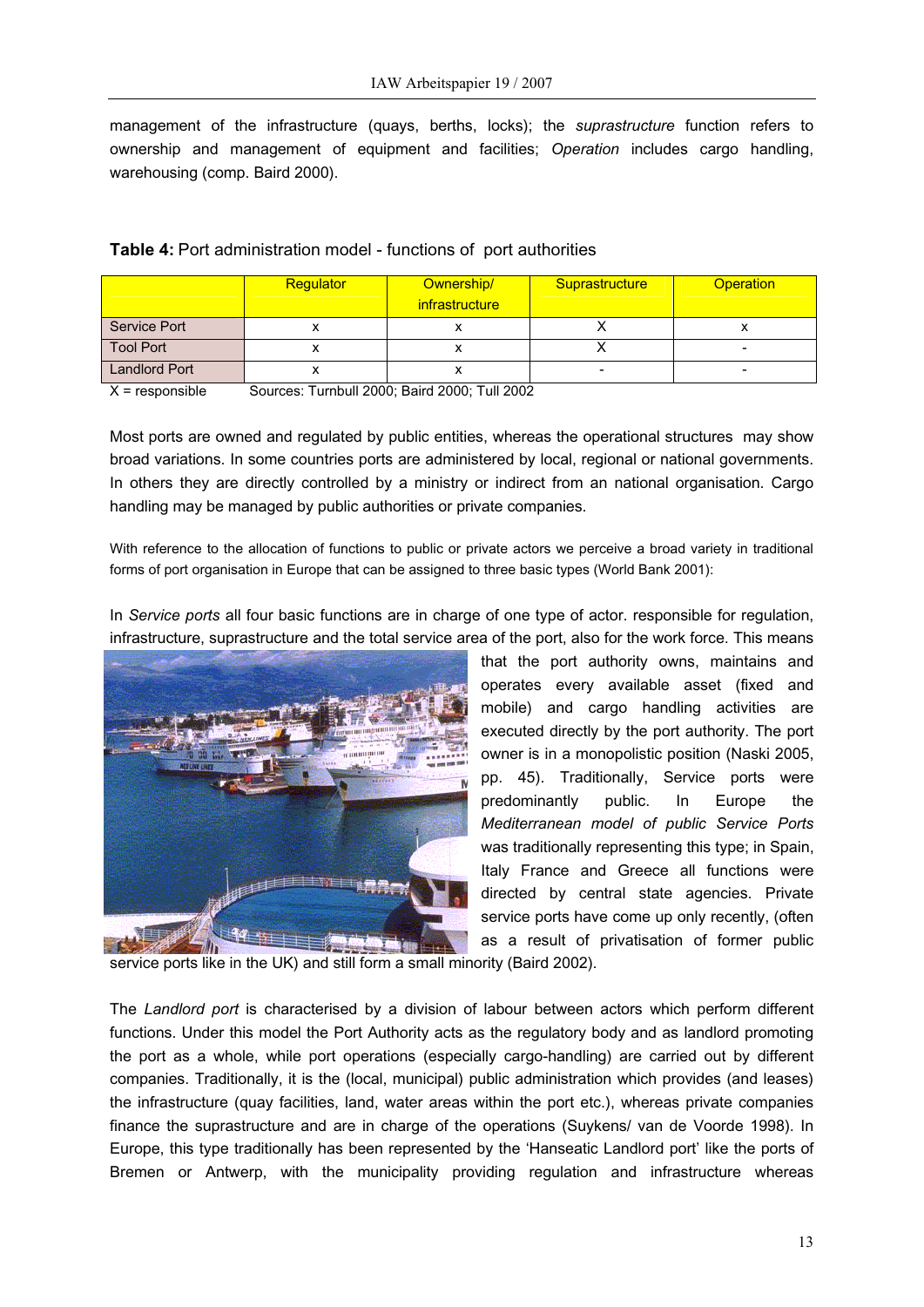suprastructure and operations were in charge of private or semi-private companies – often a municipally owned company like the Bremer Lagerhaus-Gesellschaft.

The *Tool port* is a variant of the landlord port. In such port one actor, traditionally the public port authority, owns, develops and maintains the infra- and suprastructure of the port. Private stevedoring companies rent and operate the port facilities.

In the last decades the traditional European port models have been deeply transformed by reforms aiming at the liberalisation and privatisation of port economies.

Privatisation may include a transfer of one or more functions from public to private companies. So public entities in former public service or tool ports may reduce their responsabilities or leave them all to private capital though regulation and ownership with few exceptions (like in the British case) remain public (Baird 2002).

Possible combinations are:

|                            | Regulator | <b>Ownership</b> | Suprastructure | <b>Operation</b> |
|----------------------------|-----------|------------------|----------------|------------------|
| <b>Public Service Port</b> | Public    | Public           | Public         | Public           |
| <b>Public Tool Port</b>    | Public    | Public           | Public         | Private          |
| <b>Public Landlord</b>     | Public    | Public           | Private        | Private          |
| Port                       |           |                  |                |                  |
| <b>Private Landlord</b>    | Public    | Private          | Private        | Private          |
| Port                       |           |                  |                |                  |
| <b>Private Service</b>     | Private   | Private          | Private        | Private          |
| Port                       |           |                  |                |                  |
| Privatisation              | Public    |                  | Private        |                  |

### **Table 5:** Combinations of public and private functions in ports

Privatisation may be limited to a mere change in the organisational or legal forms in which public bodies involved in ports function, too: In the case of c*ommercialisation*, the government or the community retain ownership and control of ports but introduce and emphasise commercial principles in the way the port manages its business giving the port company more operative autonomy. Commercialised companies have often an own management expected to organise fully or partly their self-financing and profit and budgetary procedures.

In the case of *corporatisation* functions of the public Port Authority – mostly infra- and suprastructure managing functions - are transferred to a legally and financially independent, commercially focused company under private law (World Bank, Module 3, pp. 43) Port corporatisation is the pre-stage towards full privatisation aiming to attract private investors. The change of the legal status enables often the faster sale of the port or parts of them to the private sector (UNCTAD 1998; World Bank 2001).

In addition to privatisation, *decentralisation* must be mentioned as a policy adopted particularly in countries with high central state control of ports that changed actors constellations and rules of decision making. Decentralisation policies include participation of local or regional authorities and other stakeholders in decision making and more autonomy of local port authorities.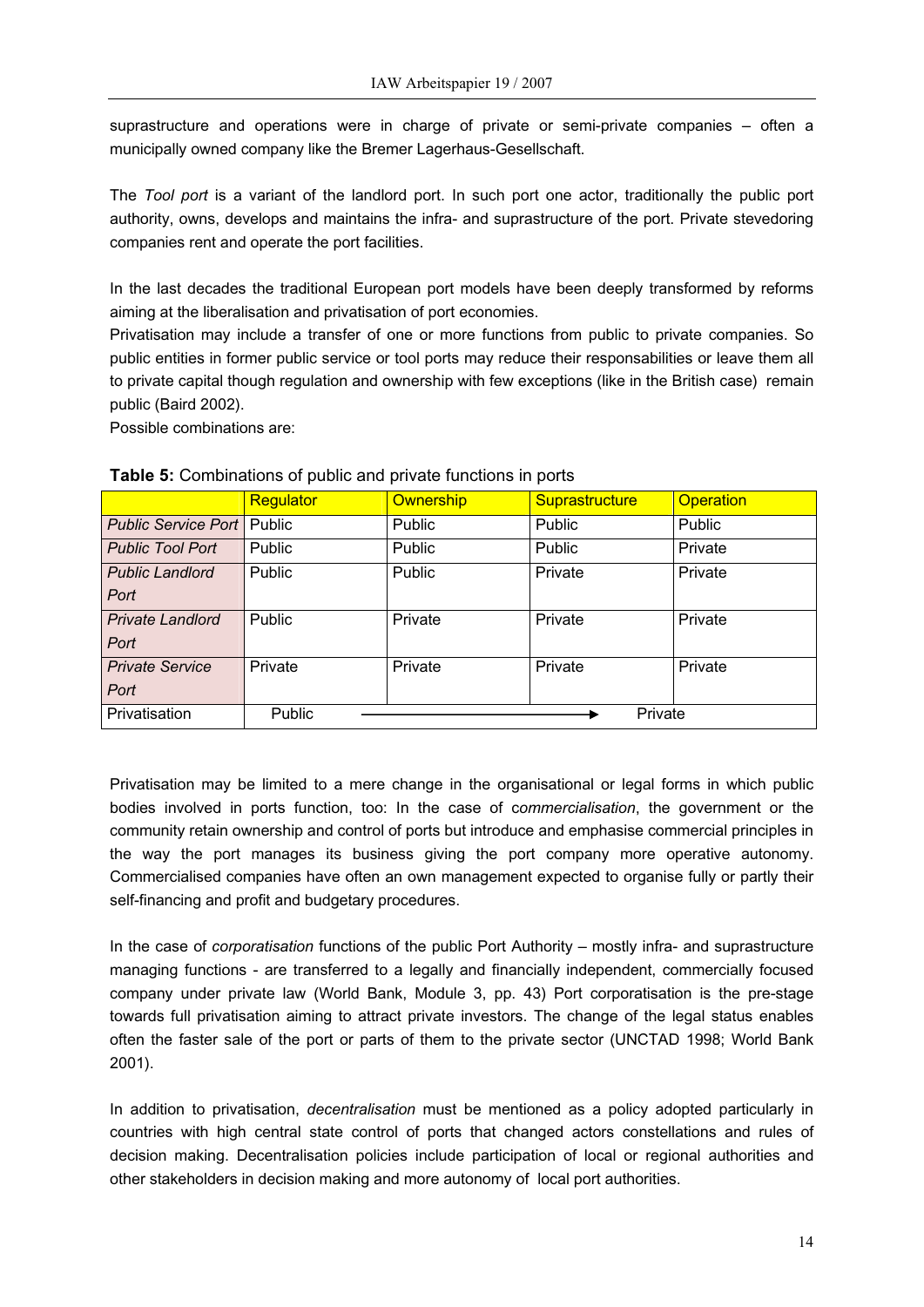The major forces of port reforms were

- the need to reorganise port operations in order to be able to deal with the external factors that affect port viability, including national competition for global markets, changes in port and transport technology and increased competition among ports;
- the need for private participation in infrastructure financing and access to new markets, since governments and lending agencies realised that private partnerships could be a powerful force of enhancing the performance of port assets and to improve the position in the logistics and supply chains. National and regional seaports also realised that they are more competitive taking advantage from the efficiency offered by private operators and without the access to private capital.

### **Table 6:** Reasons for or against port privatisation

| <b>Reasons for port privatisation</b>             | <b>Reasons against port privatisation</b>                |  |  |
|---------------------------------------------------|----------------------------------------------------------|--|--|
| Reduction of public role in the port economy      | Loss of public control of port companies                 |  |  |
| Revenues for the state, region or commune through | Sale od important national, regional, local assets       |  |  |
| the sale of public property                       |                                                          |  |  |
| efficiency<br>Improvement<br>economic<br>οf       | and   Private Monopoly instead of public Monopoly        |  |  |
| competitiveness                                   |                                                          |  |  |
| Attraction of foreign investment                  | with national and<br>Discrepancy<br>regional<br>economic |  |  |
|                                                   | objectives                                               |  |  |
| Capital expansion; access to capital market       | Unemployment increases                                   |  |  |
| <b>Political reasons</b>                          | <b>Political reasons</b>                                 |  |  |
| Source: Naski 2004. page 64.                      |                                                          |  |  |

## **4.2 Privatisation in NEW EPOC Ports**

All ports included in the NEW EPOC sample since the 1980 have gone through processes of privatisation, but the patterns of privatisation – strategic actors, forms and scopes of privatisation – show considerable variations and are highly dependent from the traditional port models as the starting conditions (cf. Table 7).

- Strategic actors: Where the national state was the owner of the port, reforms were initiated by the central government and concerned other ports with national ownership as well – the cases of the Cherbourg, Gijón, Southampton, Taranto and Trieste. In Bremen, on the other hand, as a municipal port it was the state government that introduced the reforms.
- Forms and scopes of privatisation. Southampton represents one pole of complete privatisation of all port functions. In the other ports privatisation has been much more limited. In the most cases it involved liberalisation, commercialisation and corporatisation which permitted a more commercial strategic orientation of port authorities and their operations, opened the space for a new division of labour between port authorities and private or publicprivate companies operating the ports. Patras can be seen at the opposite pole to Southampton, as the reform is limited to a change in decision-making and bargaining power of the local Port Authority vis-à-vis the national ports administration. Though in most other ports between these two poles reforms remained in the given framework of regulatory and ownership functions, here, too, the whole structure and functioning of the ports has been transformed due to commercialisation and corporatisation of the Port Authorities as well as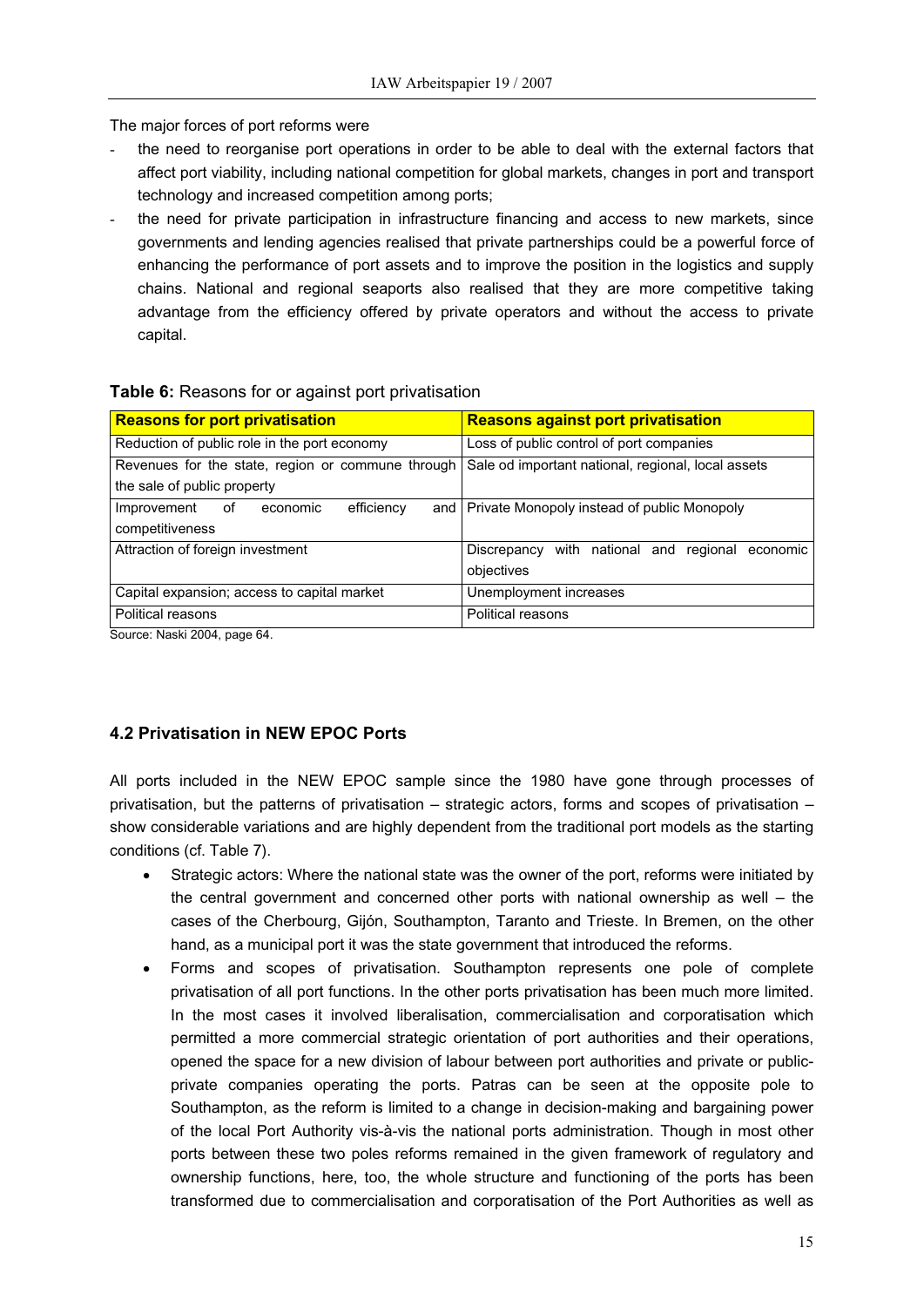the transfer of facilities and operations to private companies by leasing contracts or concessions. The Italian and Spanish NEW EPOC seaports, for a long time typical representatives of the *Mediterranean model of public Service Ports* administered and operated by central state agencies have been converted into commercialised tool or landlord ports with considerable autonomy of the Port Authorities and new forms of partnerships or division of labour between public bodies and private enterprises. Bremen ports were transformed within the framework of the Hanseatic Landlord model by corporatisation of the Port Authority and the Conversion of the municipal operating company into a financial holding.

• NEW EPOC ports reveal a general tendency towards decentralisation. Of course, most forms of a transfer of functions from public authorities to – legally – private companies including corporatisation imply forms of decentralisation as decision making is left to independent commercial actors at the local level. We observe, however, a broader spectrum of decentralisation: In the case of the former national Mediterranean ports decentralisation comprises the increasing participation and representation of local actors (authorities and business) in Port Authorities, giving the local Port Authority more autonomy and bargaining power vis-à-vis the national authorities. Cherbourg like other French ports of national interest is actually in the process of decentralisation: ownership and management of ports are transferred to local authorities.

|                  | <b>Previous</b><br><b>structure</b>    | <b>Current structure</b>                                | <b>Privatisation and decentralisation policies</b>                                                                                                                                                                                            |
|------------------|----------------------------------------|---------------------------------------------------------|-----------------------------------------------------------------------------------------------------------------------------------------------------------------------------------------------------------------------------------------------|
| Southamp-<br>ton | <b>National Public</b><br>Service Port | Private Service Port                                    | Complete Privatisation: Sale of the 19 National<br>Railroad Ports to the private Company Associated<br>British Ports in 1982; Abolition of the National Dock<br>Labour Scheme in 1989). Joint Ventures of ABP<br>with other private companies |
| <b>Bremen</b>    | Hanseatic Tool<br>Port                 | Commercialised<br>public Landlord Port                  | Corporatisation of the Port Authority<br>Corporatisation of the municipal cargo handling<br>company<br>Joint ventures with private companies                                                                                                  |
| Gijón            | National Service<br>Port               | Decentralised and<br>commercialised<br>Public Tool Port | Decentralisation, commercialisation and<br>corporatisation of Port Authorities and participation<br>of regional authorities (1992; 1998); Public-private<br>Joint Ventures in operating companies                                             |
| <b>Taranto</b>   | National Service<br>Port               | Decentralised and<br>commercialised<br>Public tool port | Commercialisation and decentralisation: since<br>1995 Port Authority and Port Committiee with<br>participation of local authorities and private actors.<br>Private operating companies                                                        |
| <b>Trieste</b>   | <b>National Service</b><br>Port        | Decentralised and<br>commercialised<br>Public Tool Port | Commercialisation and decentralisation: since<br>1995: Port Authority and Port Committee with<br>participation of local authorities and private actors.<br>Private operating companies                                                        |
| <b>Patras</b>    | National Service<br>Port               | Commercialised,<br>decentralised Public<br>Service Port | Decentralisation and commercialisation of Port<br>Authority; participation of local authorities, ferry<br>companies etc. (2001)                                                                                                               |
| <b>Cherbourg</b> | <b>National Landlord</b><br>Port       | (Municipal Public<br>Tool Port)                         | In process of Decentralisation (2006)                                                                                                                                                                                                         |

### **Table 7:** Privatisation and decentralisation in NEW EPOC ports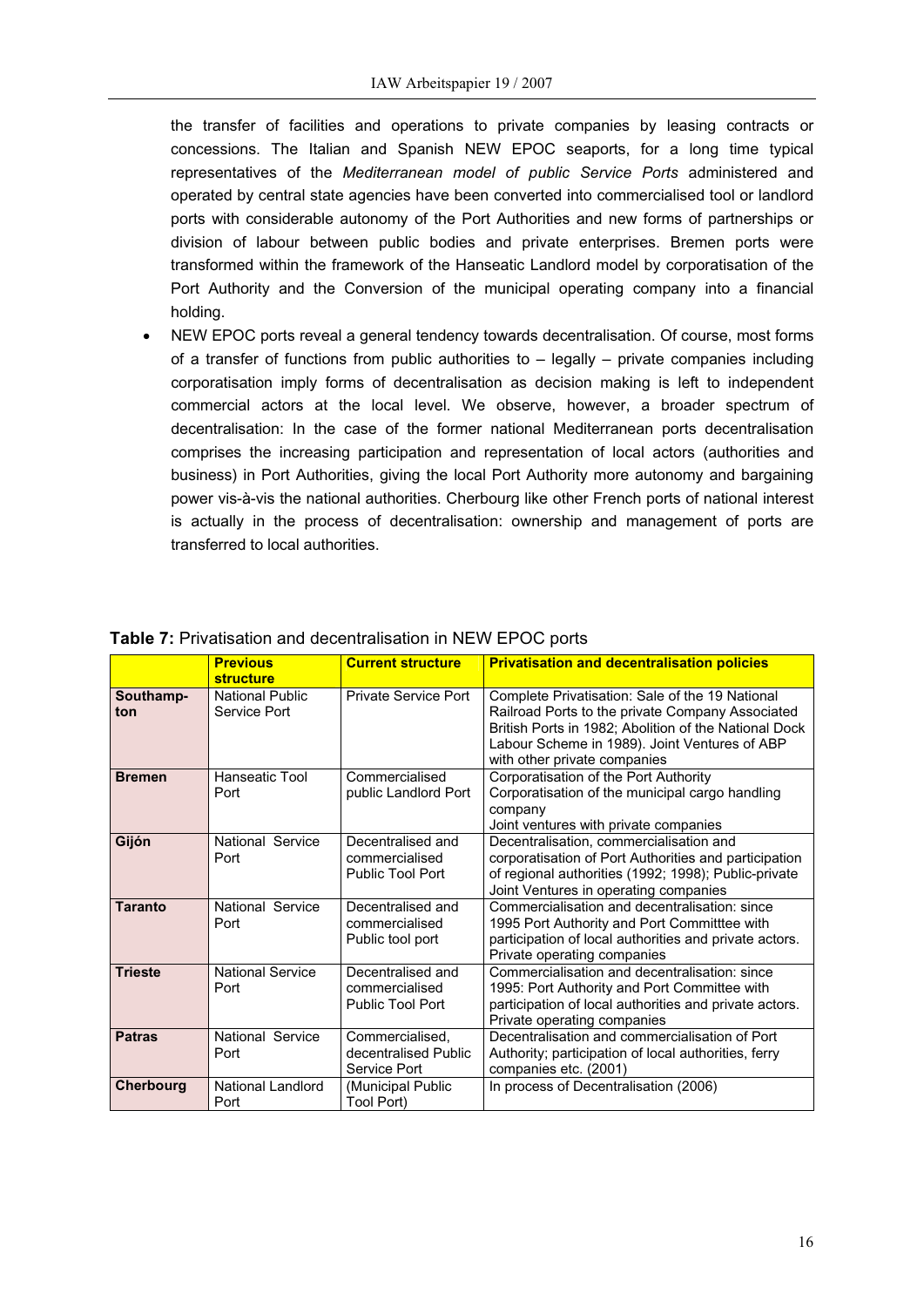### **4.2 Cases of privatisation**

### *Southampton***: From a public service port to a (completely) private service port**

The most profound transformation can be observed in *Southampton* The *national Service Port* administered by a central state agency was completely privatised, with all four functions transferred to a private stock company, Associated British Ports.

The UK port industry until the early 1980s included three types of ports: Municipal Trust ports administered by local trustees, private ports and National ports – the Railroad ports nationalized in the afterwar period, owned, administered and operated by the National Railway Dock Board.

In 1982 the Conservative government implemented its neo-liberal free-market policies by selling the 19 national Railway ports – among them the port of Southampton – to Associated British Ports, a newly founded stock company. As Baird notes ports were sold at significant discounted prices: "Since the early 198os, billions of pounds worth of port assets and goodwill have been sold for just a few hundred million pounds, representing a huge public loss" and new private monopolies were created, not subject to public supervision (Baird 2000, 185).



ABP took over ownership and all functions – from regulation to operation – previously assumed by the *British Transport Docks Board* . After the abolition of the *National Dock Labour Scheme* ABP laid off all registered Southampton dock workers and left handling operations (and employment relations) to Container and stevedoring companies (Turnbull / Wass 1994; Turnbull 2000). Labour productivity and company profits had a sharp increase, at the expense of jobs (Dombois/ Heseler 2001).

As the statutory harbour authority ABP is a self- regulatory body, not subject to a public regulatory agency. ABP is owner of the port infrastructure, while municipal and national authorities respond for the landside and seeside access. As a private landlord it leases port areas to private companies like the Southampton Container Terminal, since 1988 a Joint Venture of ABP and PO Ports, and Southampton Cargo Handling, a cooperative of stevedores laid off in the early 1990s.

### *Bremen***: Corporatisation of a Hanseatic Tool Port**

The port of *Bremen* was a public Tool Port with the municipality as the owner providing regulation, infrastructure and superstructure while operations were in the responsibility of companies – most important a municipal company – the Bremer Lagerhaus Gesellschaft. Privatisation included: Corporatisation of the Port Authority and corporatisation of the municipal operating company that opened the way to the capital market and to Joint Ventures with private companies. The port authority acts now as an independent business entity under the supervision of the local government.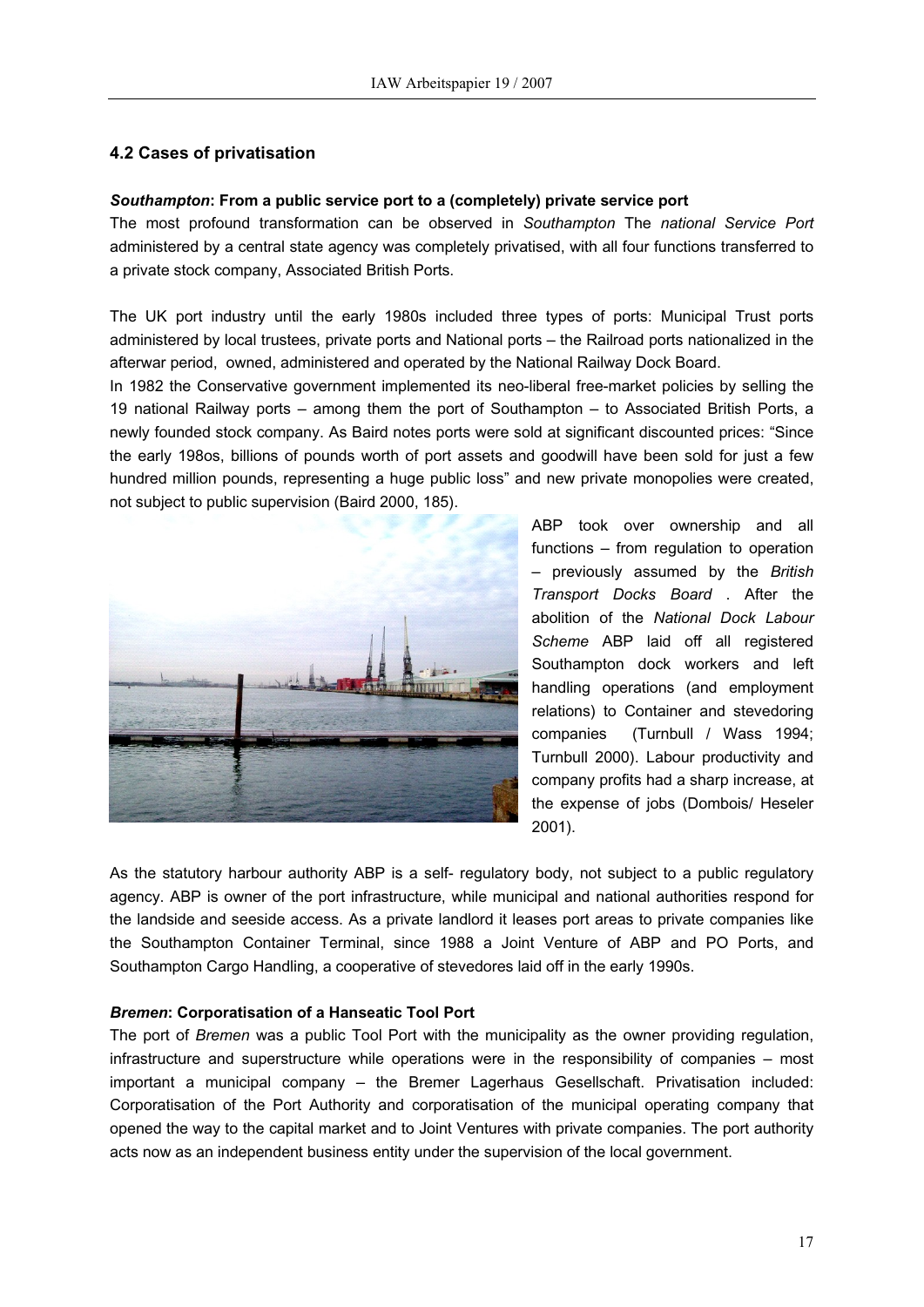Most German seaports are public landlord ports owned by the municipality or the regional state (Bundesland) and with several departments or ministries on the local or regional level participating in ports policies while the federal government is responsible for overall rules and the access on land and sea. While the infrastructure and the administration of the docks are provided by the municipal port authority, the federal government is responsible for the access routes on land and by sea. All cargo handling activities are in the hands of companies which provide the superstructure. Most important actor in restructuring ports is the city or the regional state.

The port of Bremen up to the 1990s was a public Tool Port. The City of Bremen was the owner of the infrastructure as well of the superstructure in most of the ports in Bremen and Bremerhaven. $3$ Decisions on port extension or other public port related infrastructure projects and on their (full or partial) financing were taken by the Senate of the Free Hanseatic City of Bremen (local and regional level) in line with the general state's policy framework. The Bremer Lagerhaus Gesellschaft – a company of which the municipality of Bremen is the major shareholder -, used to be in charge of the operations in most parts of the port; since its foundation in 1877 the company worked in the name and for the account of the City of Bremen.

Restructuring of the Bremen ports included:

- the corporatisation of the Port Authority by splitting sovereign tasks and economic functions. In 2000, the Senate of Bremen decided to transfer the non-sovereign competences of the Hansestadt Bremisches Hafenamt, the former public port authority (Vollstedt 2002). The regulating functions (and nautical responsibilities) are still the task of the City of Bremen (Bremisches Hafenamt) while "BremenPorts", a new commercial company, is responsible for the management and maintenance of the Bremen port infrastructure. In addition, the company provides other independent, commercial services like planning and maintenance activities but also the selling of products and consulting performances. Efforts and profits from these activities are directly assigned to the company. The Land Bremen as owner of "BremenPorts" benefits from the profits of the company. The restructuring of the port authority permitted the new established Bremen Ports Management to be busy in investments outside Bremen (e.g. the planning of the Weser–Jade Port, Salot 2004). Recently, a new port marketing company was founded in 2004.
- Corporatisation of the municipal operating company: Already in 1998, after serious economic problems due to the long term structural change in the operating business, the municipal Bremer Lagerhaus- Gesellschaft (which has held a monopoly in most parts and in the most dynamic parts of the Bremen ports like container and car handling) was converted into an independent commercial company holding, the 'Bremen Logistics Group', with subsidiaries for different business areas (cf. Dombois/ Wohlleben 2000). The restructuring opened the door for joint ventures with private companies which helped to internationalise business and to bind container shipping lines to Bremen. So with the Hamburg seated Euro-Kai company the BLG established the EUROGATE company as a multinational Container Port company. Joint ventures of EUROGATE with big container shipping companies - Maersk-Sealand and MSC – in the Bremerhaven Container terminal have served to tie container flows to the Bremen ports.

<span id="page-17-0"></span> $\frac{1}{3}$  A smaller part of the port, the industrial port, is traditionally owned by private investors.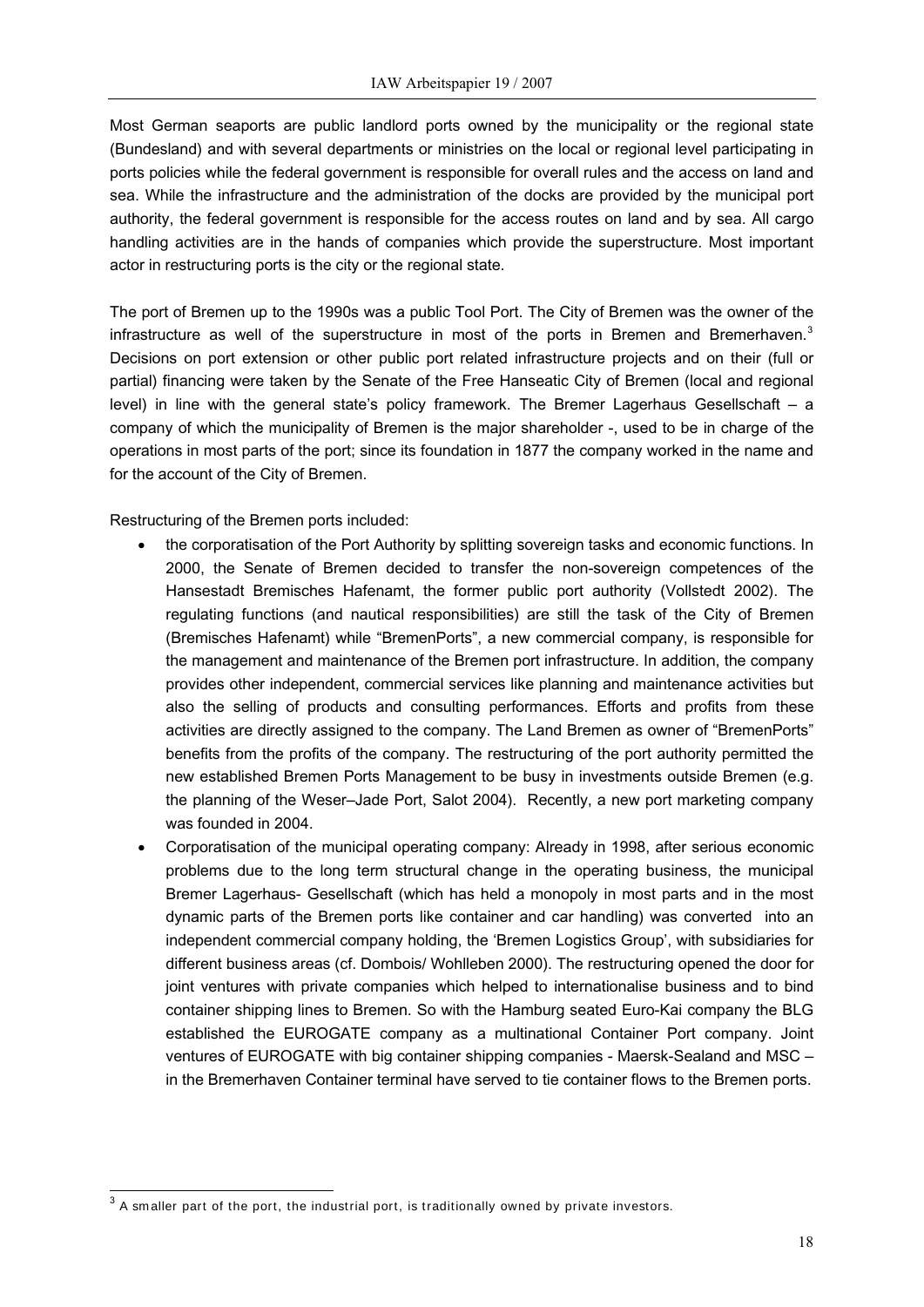### **The Mediterranen ports: Corporatisation and commercialisation**

The NEW EPOC ports of *Gijón, Patras, Taranto and Trieste* have been in the tradition of the *Mediterranean National Service Port*: ports were regulated, owned and operated by the national state and its agencies. Most of the ports since the 1990s have been subject to national reforms of

- Decentralisation of ports: regional and/ or local stakeholders became involved in the decision making process and/ or
- Corporatisation and Commercialisation: Port Authorities gain autonomy to follow commercial principles, to establish public/ private partnerships, to lease or outcontract facilities and operations.

### *Gijón*

Gijón was a classical national service port owned, regulated and operated by central state agencies. In the nineties, a local Port Authority with local and regional representatives was created by law giving space for a commercially oriented port management and for Joint Ventures with private firms. As investments still depend on the approval of the central government and the Port Authority holds the majority of shares in Joint Ventures the port today combines formal features of a (national) service port with rather informal ones of a municipal/ regional landlord port.

The Port of Gijon until 1992 was ruled by the Spanish Port Law of 1892, which gave competences over the ports both to the Development Ministry and the Spanish Navy. In the framework of the Spanish Constitution that determines that ports of general interest belong exclusively to the State, in 1992 the Spanish Government issued a new Port and Maritime Law that created a new juridical framework for the 47 'Ports of general interest' (including Gijòn), separating the Navy from the Civil port administration, and establishing the Autoridad Portuaria (Port Authority) as an administrative structure. More recently, a law gave entry to the Port Management Boards – the body which appoints and supervises the president and the directors of the Port Authority - to both Regional and Local Authorities and associations. Herewith the three levels of the Spanish administration are represented in the Port management.

In accordance with the Spanish constitution the ports are under the ownership and administration of the (central) state. A Ports agency implements the governmental ports policy and co-ordinates and controls the Ports of general interest. Investment plans developed by the local Port Authorities need the approval of the agency. In general, Spanish Port Authorities today depend on the government in financial and technological issues, and on Regional Authorities for territorial and political issues. Municipal policies have a direct impact on port land and properties management (Notteboom/ Winkelmans 2005).

The Gijón Port Authority (like other Authorities of ports of general interest) has its own legal personality and property. The legislation provides extended self-management faculties which must be run following commercial business criteria. The Port Authority has full capacity and freedom to pursue commercial goals, operating within the legal bounds set for private enterprises.

The Port authority is responsible for the provision and management of the infrastructure and (with the participation of private concessionaires) for the administration and control of the port services and all operations under concession. It also co-ordinates the performance of various government bodies and agencies and organises the use of the port's service area, planning and programming its development in accordance with approved instruments for zoning and urban planning. The use of public property by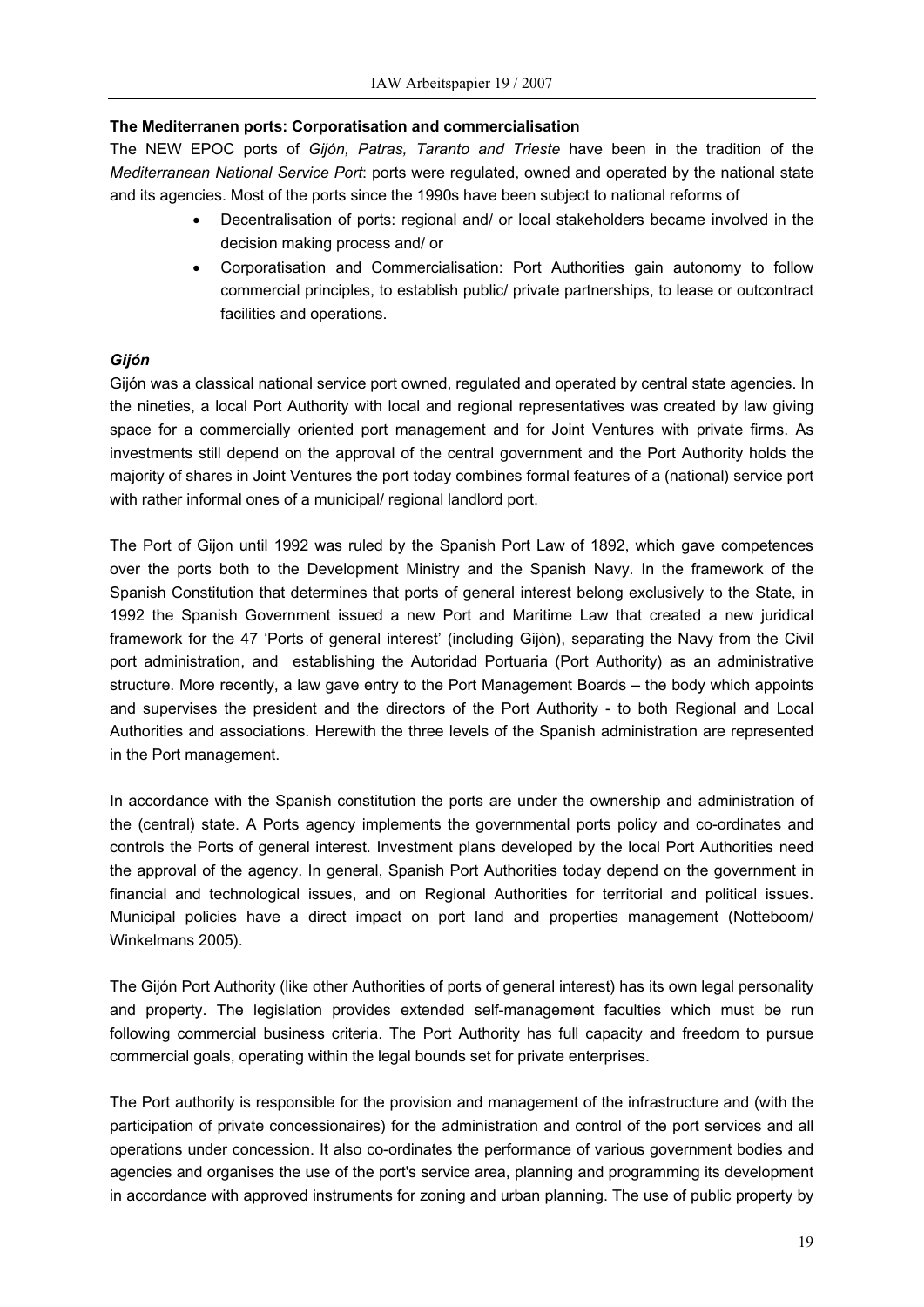private companies is allowed under authorisation or concession regimes (public sector contracting regime) whereas the port services by private operators depend on the private contracting regime.

The privatisation process has led to new forms of cooperation between the Port Authority and private companies. The Port Authority has established various Joint Ventures with private firms, the most important one the European Bulk Handling Installation, established in 1992 and currently owned at 60% by PAG and the 40% distributed between several private companies.

### *Taranto and Trieste*

After the national reform of 1994 in both ports (like in other major Italian ports) new local Port Authorities were established with a high degree of financing, budgetary and administrative autonomy in the management of the port and acting as Tool Port Authorities whose responsibilities include the provision of superstructure. The principal tasks developed by the Port Authority are related to the promotion, coordination and control of the activities that take place within the Port. Cargo Handling is the prerogative of private companies which operate either by authorization or by concession for exclusive services in a specific port area. The Port Authorities are allowed to hold shares in private companies. As Advisory Boards to the Port Authority Port Committees were constituted which include representatives of the city, the region, business associations and operators and workers.

In a period of the last 10 years both ports have been increasing their activity by attracting new companies by concession or authorisation that carry on actions and services and by diversifying their activities. The Port Authority of Taranto built a new Container Terminal operated by an affiliate of the Taiwanese Evergreen and a hub logistics centre.

### *Patras*

Restructuring of the Greek ports – all of them National Service Ports – started in the late 1990s when the two major ports - Piraeus and Thessaloniki – became public corporations. Ten other 'ports of national interest' – among them the Port of Patras –were transformed into limited companies in 2001 (Pallis/ Vaggelas 2005). The central state remains with one share in each company. Local authorities and associations are given representation in the Port Authority. A governmental secretariat administers the ports. Though it is the central government that takes the final decisions on investment proposals of the local Port Authorities, the bargaining position of the Port Authority of Patras has been strengthened, due to the increased autonomy and to the representation of the community.

### **5. New challenges from privatisation and decentralisation**

Privatisation and decentralisation have opened new spaces of business, but they have produced also social costs and created new problems, too.

#### *New strategic spaces*

Undoubtedly, privatisation in its different forms and decentralisation made new strategies possible: *Commercialisation* and in particular *corporatisation* permitted port authorities and/ or public port companies to act like or as commercial establishments. Thus they gained autonomy vis-à-vís national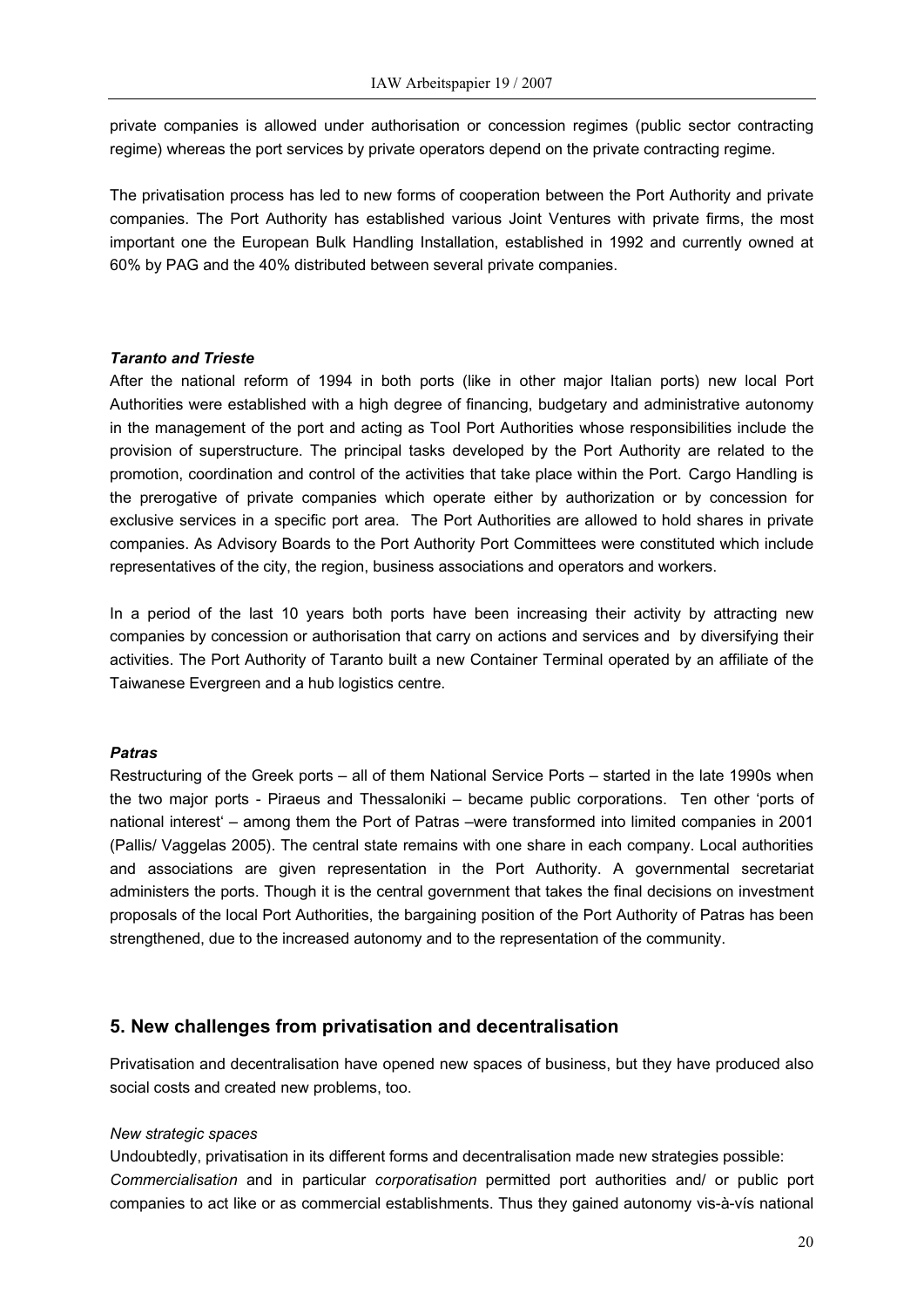or municipal authorities to develop competitive strategies according to local conditions. They got access to the capital market, could attract private capital and increase productivity. Private capital entered into the ports, with own companies and operations or in joint ventures with Port Authorities or former public companies. In particular in some Mediterranean NEW EPOC ports commercialisation and corporatisation gave rise to new business lines, new public-private or private companies. So, Taranto could enter into the container handling business with a new terminal through a concession to an Evergreen affiliate; in Gijón the Port Authority established Joint Ventures with private companies.

Bremen is an example of a fairly successful new strategic orientation following commercialisation and corporatisation: The restructuring of the port authority permitted the new established Bremen Ports



Management to be busy in investments outside Bremen (e.g. the planning of the Weser–Jade-Port). Corporatisation opened the door for joint ventures with private companies to the municipal operating company Bremer Lagerhaus Gesellschaft BLG (which had held a monopoly in most parts and in the most dynamic parts of the Bremen ports like container and car handling) after being converted in the holding .Bremen Logistics Group'. It helped to internationalise business through Eurogate as a Joint Venture

with the Hamburg Eurokai and to bind container shipping lines to Bremen by Joint Ventures. *Decentralisation* was an important step in ports policies aiming at improving ports competitiveness and productivity. It opened space for participation of local stakeholders in decision making, gave the local authorities more autonomy and bargaining power vis-a-vis the national agencies. On the other hand, privatisation created its own problems.

### *Employment problems*

Restructuring following privatisation in most cases affected employment: dock workers were made redundant. In Southamption, abolition of the National Dock Labour Scheme led to mass dismissals. In Bremen, the restructuring of the BLG company was preceded by massive redundancies in the traditional cargo handling areas. In the Italian former public service ports where the workforce was employed by the Port Authority transfer of cargo handling to private companies made dockers redundant. NEW EPOC ports adopted very different policies in order to manage redundancies. Whereas in Southampton nearly all the workforce was dismissed after the abolition of the National Dock Labour Scheme in 1989, the other ports adopted , softer' forms of workforce adaptation, like early retirement schemes, transfers etc. (Dombois/Wohlleben 2000; Dombois/ Heseler 2002).

#### *Environmental problems*

Environmental problems have been produced by policies of port extension after privatisation. Extension of port areas (at the same time with recycling of old port areas) accompanied by the loss of wetlands and recreational areas, problems of dredge disposal, water pollution and noise has created conflict with urban planning and interests of residents. So ABP plans to construct a new CT Terminal in Dibden Bay met resistance from ecologists and politicians of the Southampton area and finally had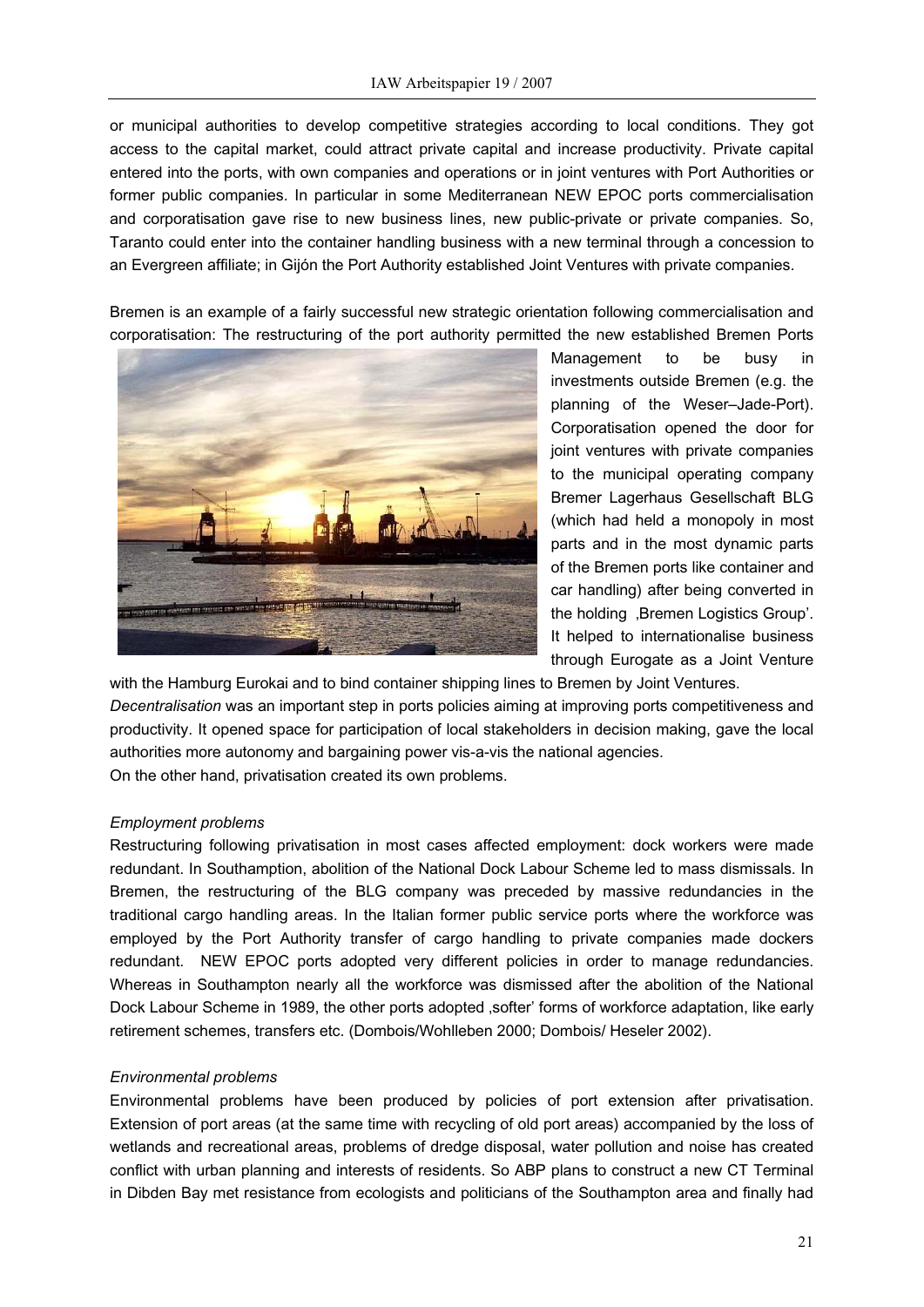to be cancelled (Comment 2004). Extension of the Bremerhaven Container Terminal has been highly controversial, too.

#### *New requirements of coordination*

So, in general privatisation and decentralisation have opened new economic strategic options, but created or intensified problems in other fields. Port policies have become more complex, too, with new actors participating and influencing decision making, and it has become evident that privatisation and decentralisation are not successful strategies by themselves. They need new and more intensive forms of co-ordination and communication, and missing co-operation in the newly established 'governance systems' pose serious problems.

Privatisation and decentralisation have increased the types and number of actors who are involved in port economies and in port policies. Where in the traditional public service ports all functions were in the hand of one entity, the port authority, after privatisation there are manifold actors who are orientated by very different interests: authorities, agencies, companies. And though decentralisation opens spaces for more flexible, locally adequate policies, it makes policy processes (at least formally) more complex because in addition to the central state authorities (like the ministries of economy, finance and environment whose co-ordination sometimes was already difficult) regional and local actors as stakeholders are involved. So decision making has become more participative and formalized, but at the same time it may be more difficult because different interests and logics of action come together and have to be taken into account. This is true in the case of privatisation, too: In the wake of comercialisation or corporatisation of port authorities commercial interests and strategies (of internationalisation or mergers and acquisitions, for example) gain strength and autonomy and it may become more and more difficult to find compromises, in particular with community interests and policies.

It is one central conclusion from the experiences of different NEW EPOC ports that with privatisation and decentralisation good co-operation has gained importance and has become a vital condition for successful port policies. So complete privatisation like in Southampton may open spaces for the private owner ABP, but it needs new forms of co-ordination and interest bargaining with municipal, regional and national authorities and with organisations of Civil Society in order to avoid infrastructure bottlenecks or environmental problems. And decentralisation needs new forms of co-operation and governance because decision making may be easily blocked by conflicts between national and local actors and interests. In the NEW EPOC context we find some fairly successful cases of decentralisation accompanied by a productive co-operation between local, regional and national actors in the Southern ports, but we observed blockades between national and local actors in other cases. Co-operation in new structures created by privatisation may be most viable where privatisation balances change and continuity and where decision making processes at the local level have predominated and are based on established networks between political, economic and social actors which take into account the different stakeholders' interests.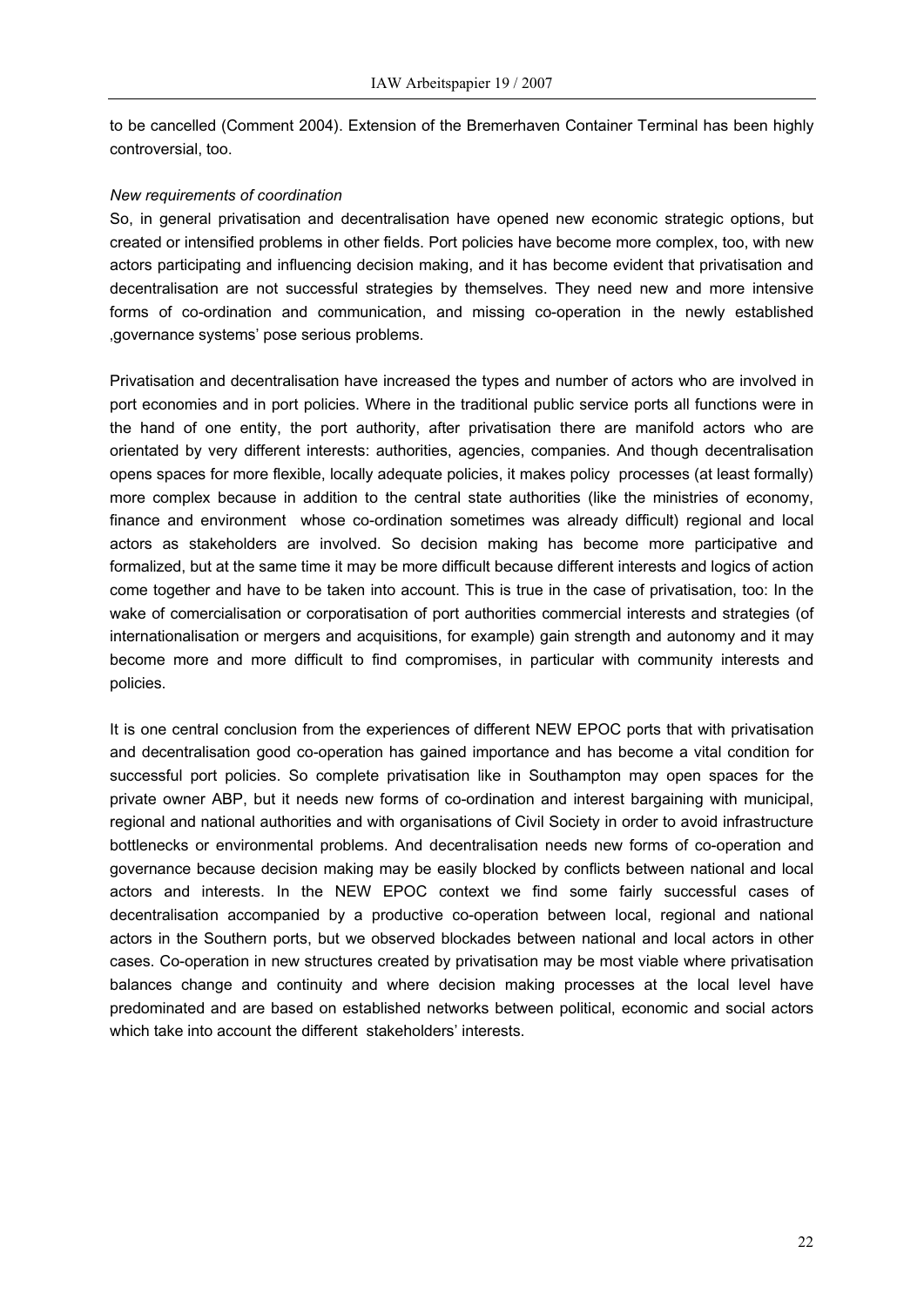#### **Literature**

ABP (Associated British Ports) (2004): Port handbook

Baird, Alfred (2000): Port Privatisation: Objectives, Extent, process, and the UK experience, in: Int. Joutrnal of Maritime Economics, Vol. II. No 3, 177-194

Baird, Alfred (2002): Privatisation trends at the world's top -100 container ports, in: Mar. Pol. Mgmt , Vol. 29, No 3, 271-284

Czerny/Mitusch (2005): Coooperation and competition in the cargo liner shipping industry, in: Internationales Verkehrswesen, No 12

Comment (2004): The Dibden Bay terminal decision, in: Mar.Pol. Mgmt., Vol. 31, No. 3, 241- 247

Dombois, R./Heseler, H. (2002): Globalisierung, Privatisierung und Arbeitsbeziehungen in deutschen und britischen Seehäfen, in: Gerstenberger, H./Welke, U. (Hrsg.): Seefahrt im Zeichen der Globalisierung, Münster 116-135

Dombois, R./ Wohlleben, H. (2000): The Negotiated Change of Work and Industrial Relations in German Seaports – the case of Bremen, in: Dombois, R. / Heseler, H. (ed) (2000): Seaports in the Context of Globalization and Privatization, Maritime Studies No. 1 Bremen: Kooperation Universität- Arbeiterkammer, 45-66

ESPO (2003), Green Paper on Services of General Interest, Response of ESPO <http://www.espo.be/policy/position2003/PositionSIGFinal.pdf>, download, 1.6.05

European Commission (2004): Draft Directive on Market access to port services

Hoyle, B. (Ed.) (1996): Ports, cities and coastal zones, University of Southampton, 14-15.

ISL (2000): Entwicklungstendenzen der Deutschen Nordseehäfen bis zum Jahre 2015, 2-53 and 2-54.

Mester, B. (2005): Strukturwandel in den Seehäfen, in: Lemper, B./ Meyer, R. (Hg.): Märkte im Wandel – mehr Mut zum Wettbewerb, Frankfurt/ Berlin: Lang, 41- 51

Midor, R., Musso, E., Parola, F. (2005): Maritime liner shipping and the stevedoring industry, market structure and competition strategies, in: Mar. Pol. Mgmt, vol. 32, no. 2)

Naski, Kimmo (2004). Eigentums- und Organisationsstrukturen von Ostseehäfen, Gemeinsamkeiten und Unterschiede in Marktwirtschafts- und Transformationsländern, Turku

Notteboom, Th. (2002): Consolidation and contestability in the European container handling industry: a global perspective. In: Mar. Pol. Mgmt, Vol. 29, No.3

Notteboom, Th. (2004): Container Shipping and Ports. An Overview, Institute of Transport and Maritime management Antwerp, University of Antwerp, Vol.3, Issue2

Notteboom, Th./ Rodigue, J.-P. (2005): Port Regionalization: towards a new phase in port development, in: Mar.Pol.Mgmt., Vol 32, No 3, 297- 313

Notteboom, Th./ Winkelmans, W. (2005): Factual report in the European Ports sector 2004-2005, ESPO/ Brussels

Pallis A../Vaggelas, G. K. (2005): Port Competiveness and the EU 'Port Services' Directive: The Case of Greek Ports, in: Maritim Economics and Logistics, No. 7, 116- 140

Puerto de Gijon (2003, 2004, 2005): Annual reports

Salot, M. (2004): Hafenkooperation als Zukunftsstrategie, Arbeitnehmerkammer Bremen,

Slack, B. / Comtois, C./ Mc Calla, R. (2002): Strategic Alliances in the Container shipping industry: a global perspective, in: Mar. Pol. and Mmgt, Vol. 29, No 1, 65-76

SEAPLAG, South East and Anglian Ports (2002), Local Authority Group: Seaports - South East England, London and East of England Regional Ports Study.

Suykens, F./ Van de Voorde, E. (1998): A quarter of a century of port management in Europe: Objectives and Tools, in Mar. Pol. Mmgt (25), Heft 3, 251-261

Tull, M. (2002): Eigentumsformen und Management von Häfen unter besonderer Berücksichtigung asiatischer Häfen, in: Gerstenberger, Welke (Hrsg.): Seefahrt im Zeichen der Globalisierung, Münster

Turnbull, P. (2000): Restructuring and Strategies of Seaports and Port Companies: The United Kingdom, in: Dombois, R./ Heseler, H.: Seaports in the Context of Globalisation and Privatisation, Bremen, 27-44

Turnbull,P. /Wass, V. (1994): The greatest game no more - redundant dockers and the demise of 'dock work', in: Work, Employment & Society, vol. 8, No 4 , 1994, 487-506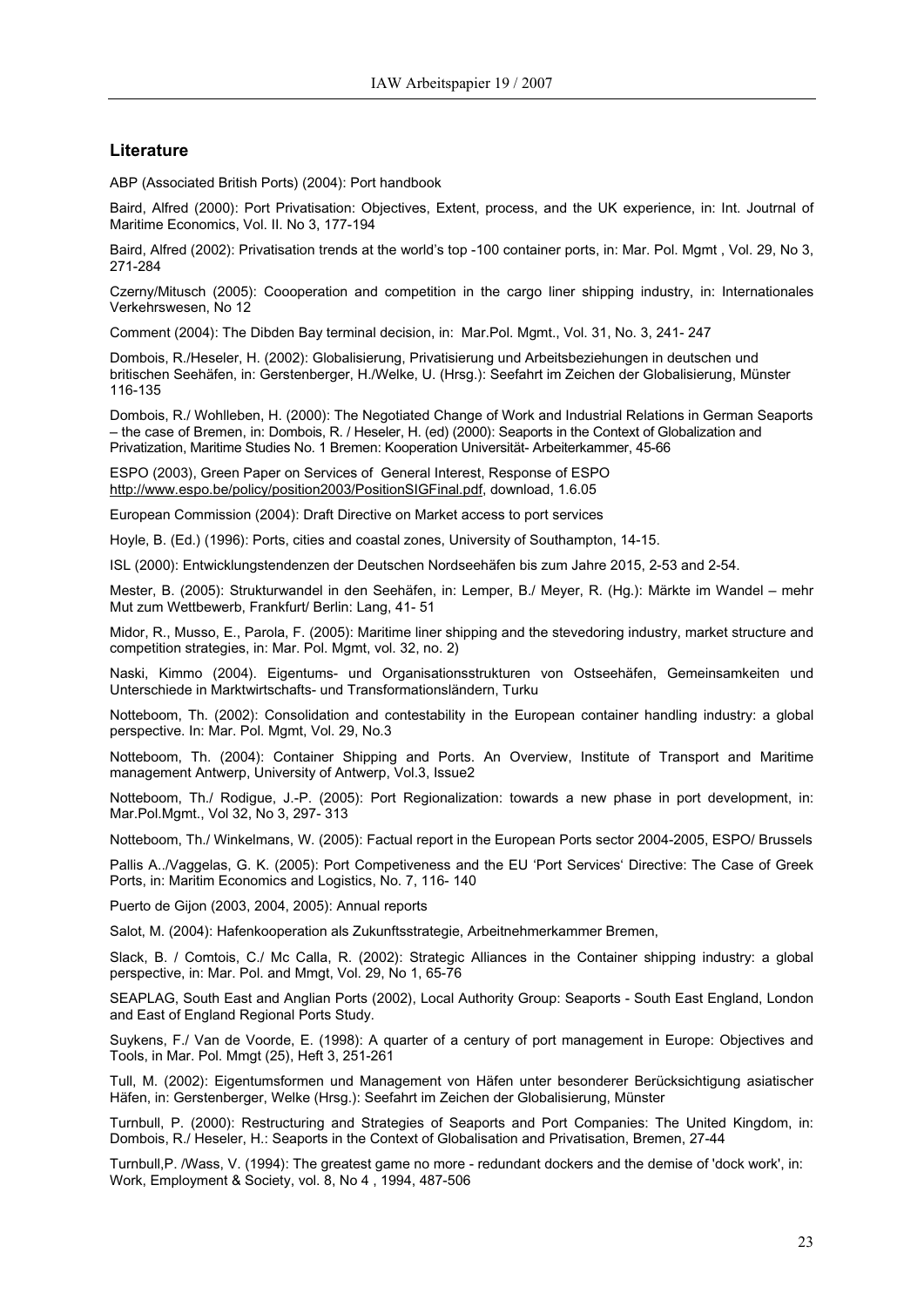UNCTAD: UNCTAD/SDTE/TIB/1(1998): Guidelines for Port Authorities and Governments on the privatisation of port facilities

Verhoeven, P. (2005): Market access to port services – building blocks for a common framework, in: The European Sea Ports Conference 2005: Synergies for an EU Seaport Policy - Making the puzzle match, Malta, 28- 29 April 2005 (organised by ESPO in association with the Malta Maritime Authority), [http://www.espo.be/news/event\\_28-29%20April%202005.asp](http://www.espo.be/news/event_28-29%20April%202005.asp), download 25.5.05, p. 9f.

Vollstedt, H. W. (2002): BremenPorts: Die Privatisierung des Hansestadt Bremischen Hafenamtes, in Hansa. No 2, pp 55

World Bank (2001): Port reform toolkit, module 3, Washington.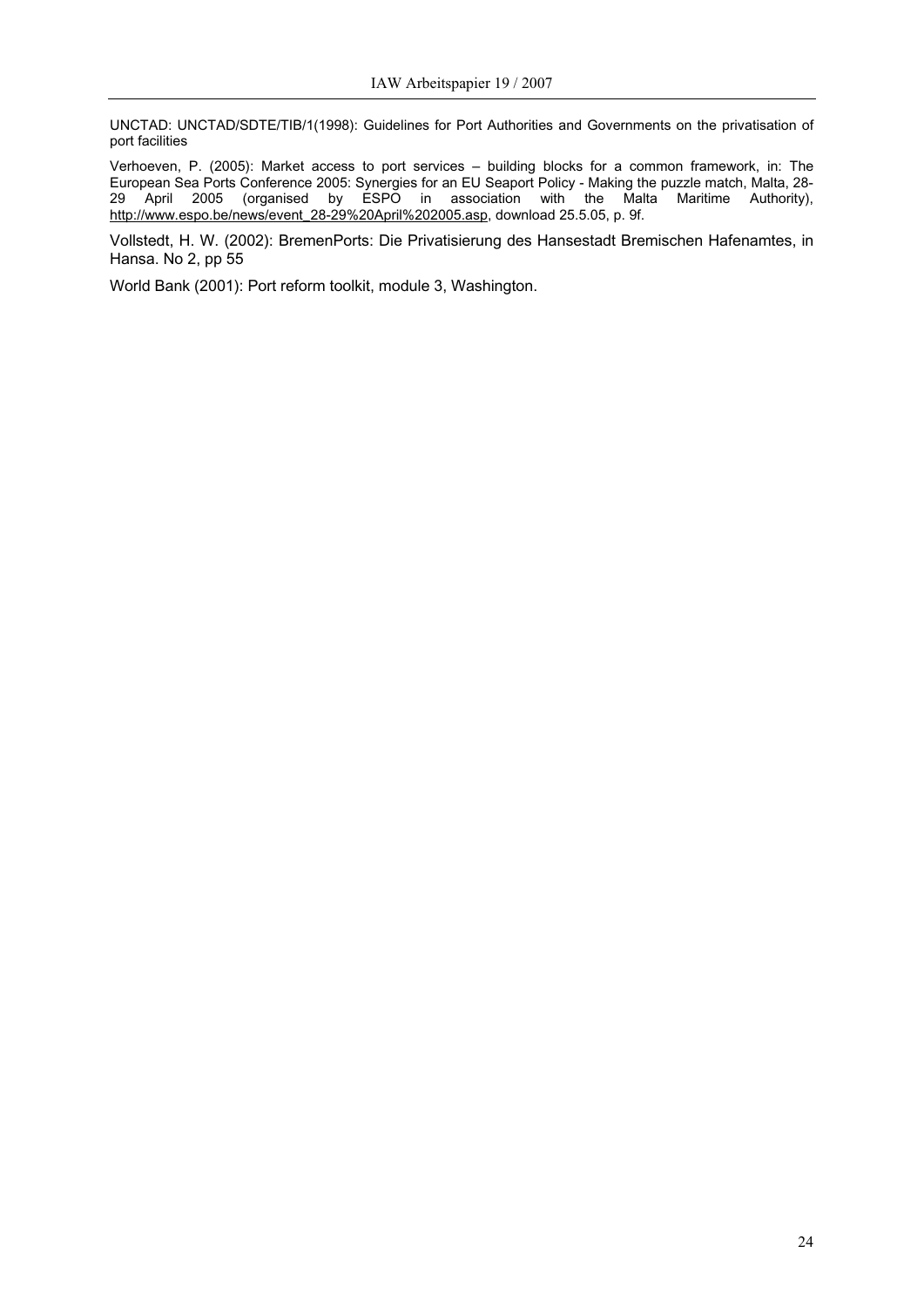### **VERÖFFENTLICHUNGEN DES IAW - INSTITUT ARBEIT UND WIRTSCHAFT -**

### **Arbeitspapiere/Working Papers**

ISSN-Nr.: 1610-9325

Nr. 1

Temme, Th.; Warsewa, G. (2002): Vom Quick-Shop zum Click-Shop? Modernisierung des lokalen Einzelhandels durch Lieferdienste und E-Commerce (€ 3,00)

Nr. 2

Lang, W.; Hickel, R. (2003): Sanierungshilfen des Bundes durch Teilentschuldung 1994 bis 2004 (€ 3,00)

Nr. 3

Tholen, J.; Czíria, L.; Hemmer, E.; Mansfeldová, Z.; Sharman, E. (2003): EU-Enlargement and Labour Relations - New Trends in Poland, Czech and Slowak Republic (€ 5,00)

#### Nr. 4

Ludwig, Th.; Tholen, J. (2004): Beschäftigung, Auftragslage und Perspektiven im deutschen Schiffbau. Ergebnisse der Befragung der Betriebsräte im September 2003 (€ 3,00)

### Nr. 5

Holtrup, A.; Mehlis, P. (2004): Arbeitsbeziehungen im Wandel. Theoretischer Rahmen und Modell zur empirischen Analyse neuer Formen der Regulierung von Arbeit (€ 3,00)

#### Nr. 6

Mehlis, P.; Spitzley, H. (2004): Arbeitszeiten und Arbeitsformen in High-Tech-Unternehmen der "new economy". Konzept einer empirischen Untersuchung zur Analyse neuer Regulierungsmuster von Arbeit ( $\in$  3,00)

### Nr. 7

Warsewa, G. (2004): Stadtgestaltung durch Zeitpolitik. Experimente und Ergebnisse im Projekt Bremen 2030 – eine zeitbewusste Stadt' ( $\in$  3,00)

#### Nr. 8

Holtrup, A. (2004): Die Regulierung von Arbeit aus der Sicht von Beschäftigten. Der konzeptionelle Rahmen für die empirische Untersuchung der subjektiven Relevanz von Arbeitsregulierung. (€ 3,00)

Nr. 9

Dombois, R.; Winter, J. (2004): Sozialklauseln – Handelssanktion als wirksames Instrument internationaler Arbeitsregulierung? Erfahrungen aus dem `*North American Agreement on Labor Cooperation´* zwischen USA, Mexiko und Kanada (€ 3,00)

#### Nr. 10

Dombois, R.; Winter, J. (2004): Arbeitsregulierung als transnationaler Governanceprozess. Lehren aus dem NAFTA-Raum (€ 3,00)

### Nr. 11

Warsewa, G. (2004): Strukturwandel und Identität – Die europäischen Hafenstädte erfinden sich neu Auswertung des Workshops "Revitalisation of Old Port Areas" in Bremen 6./7. Mai 2004 (€ 3,00)

### Nr. 12

Baumheier, U. (2005): Betriebsnahe Kinderbetreuung in der Stadtgemeinde Bremen. Eine Studie des Verbundvorhabens "Bremen 2030 – eine zeitgerechte Stadt" (€ 3,00)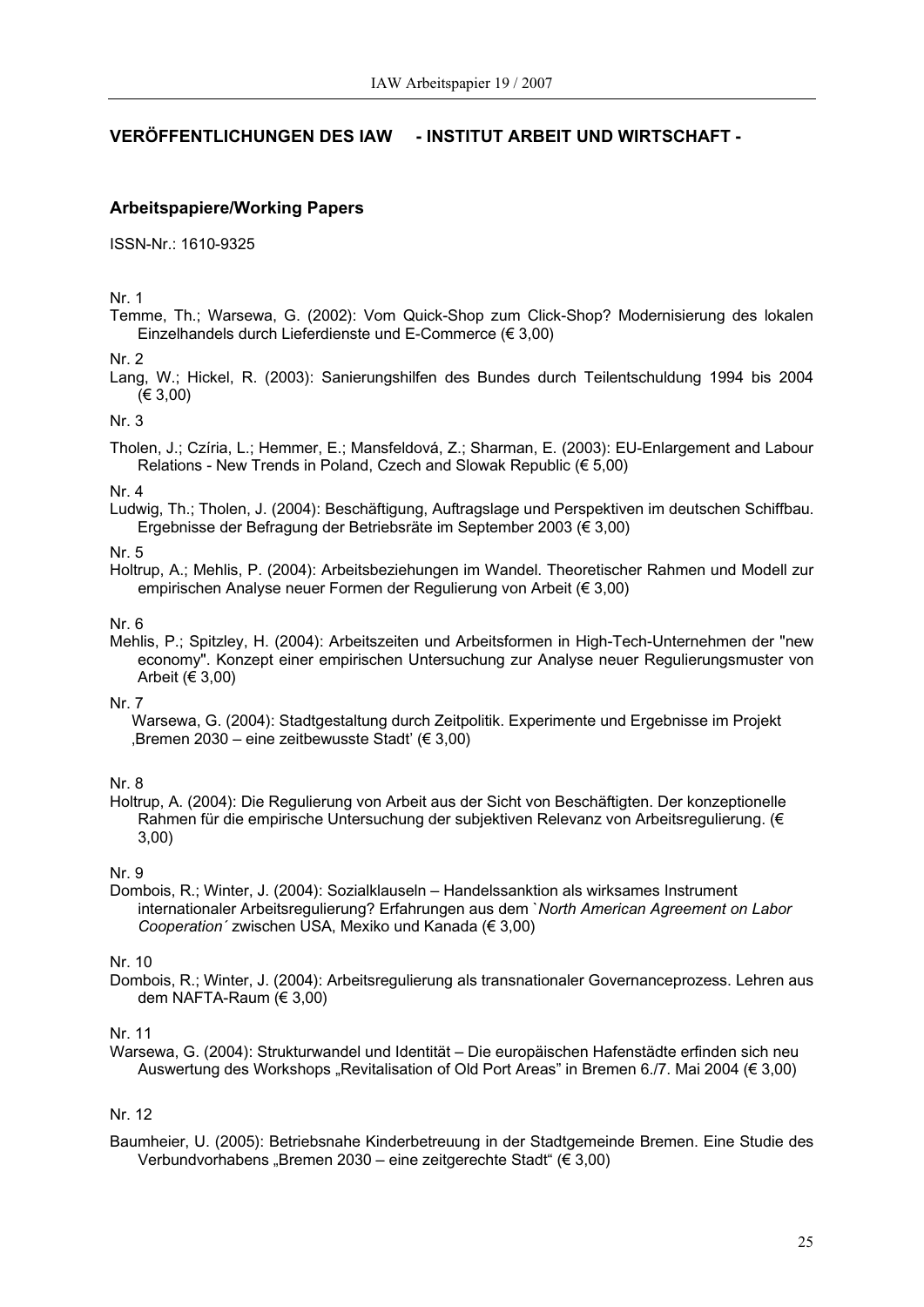### Nr. 13

Reihert, C. (2005): Karriere, Klienten, kollegiale Beratung. Konzept einer Untersuchung der Ansprüche Beschäftigter im Bereich Soziale Arbeit (€ 3,00)

### Nr. 14

Voss, J.; Warsewa, G. (2005): Reflexive Arbeitsgestaltung zwischen privaten und betrieblichen Ansprüchen (€ 3,00)

#### Nr. 15

Holtrup, A./Peter, L. (Hg.) (2005): Von den USA lernen? Zur Zukunft der Arbeits- und Sozialpolitik in Deutschland. Eine Auseinandersetzung um das Politikkonzept von Wolfgang Streeck. (€ 3,00)

### Nr. 16

Holtrup, A. (2005): Interessen und Interessenvertretung heute – aus der Perspektive von Beschäftigten. Erste empirische Befunde aus dem Forschungsprojekt zur subjektiven Relevanz von Arbeitsregulierung. (€ 3,00)

### Nr. 17

Fehre, R.; Mehlis, P. (2005): Regulierung hochqualifizierter Arbeit in IT- und Biotechnologieunternehmen. Erste empirische Befunde aus dem Forschungsprojekt "Arbeitszeiten und Arbeitsformen in High-Tech-Unternehmen der `New Economy´". (€ 3.00)

### Nr. 18

Pries, L. (2006): Hat Mitbestimmung in der globalisierten Welt eine Zukunft? Vortrag anlässlich des IAW-Kolloquiums "Mitbestimmung in der Kontroverse". (€ 3,00)

### Nr. 19

Dombois, R./ Koutsoutos, A. (2007): Privatisation in European Ports. Final Report of the NEW EPOC Project "Structural Change in Port Economies" (€ 3,00)

### **Forschungsberichte/ Research Reports**

#### Nr. 1

Wefer, G.; Warsewa, G.; Söffler, D. (2003): Entwicklungspotentiale und –optionen der bremischen Wissenschaftslandschaft (€ 3,00) ISBN: 3-88722-585-6

### Nr. 2

Richter, G.; Prigge, R. (2003): Interessenvertretung in der Reformflaute. Kommunale Rahmenbedingungen, Krise der Verwaltungsmodernisierung und neue Herausforderungen für Personalräte (€ 5,00) ISBN: 3-88722-587-2

#### Nr. 3

Tholen, J.; Schekerka, H. (2003): Arbeitsplatz- und Beschäftigungseffekte in der Luft- und Raumfahrtindustrie und verwandten Bereichen in der Region Bremen (€ 3,00) ISBN: 3-88722-588-0

#### Nr. 4

Heisig, U.; Schleibaum, J. (2004): Von der Meldestelle zum Bürger Service Center Horn-Lehe. Mehr Servicequalität durch innovative Arbeitsorganisation (€ 3,00) ISBN 3-88722-589-9

#### Nr. 5

Lang, W. (Hrsg.) (2004): Bremen. 100 Tage nach der Wahl. Dokumentation der Tagung am 5. September 2003 am Institut Arbeit und Wirtschaft. (€ 3,00) ISBN: 3-88722-597-x